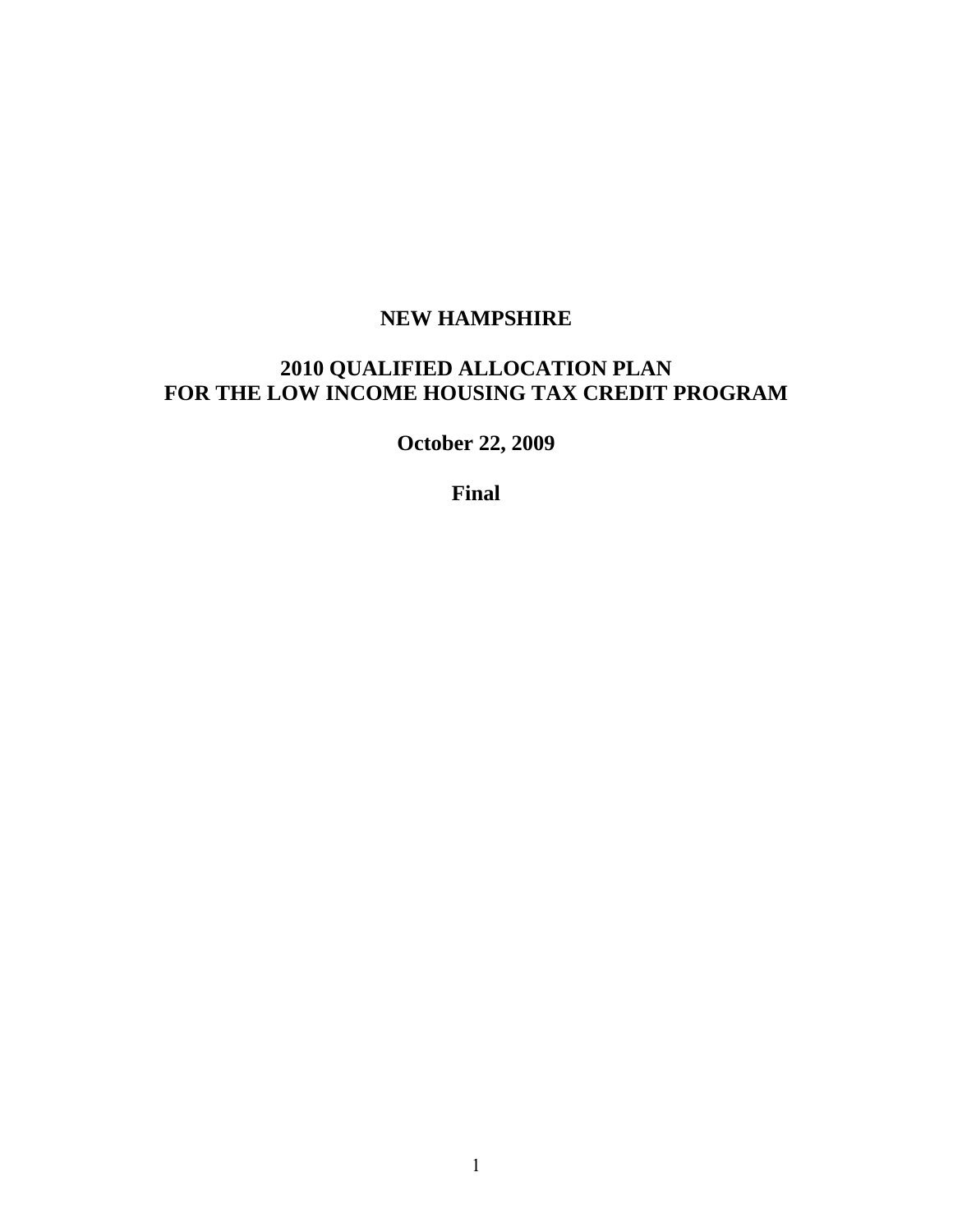# **TABLE OF CONTENTS**

|            |                                                                                                          | <b>Page</b> |
|------------|----------------------------------------------------------------------------------------------------------|-------------|
| HFA:109.01 | Introduction                                                                                             |             |
| HFA:109.02 | <b>LIHTC Program Summary</b>                                                                             | 1           |
|            | A. Program Administration                                                                                | 1           |
|            | B. Program Overview                                                                                      | 1           |
|            | C. Project Eligibility Requirements                                                                      | $1 - 2$     |
|            | D. Calculation of Tax Credit Dollar Amount                                                               | 2           |
| HFA:109.03 | <b>Statutory Allocation Requirements</b>                                                                 | 3           |
| HFA:109.04 | <b>Application Deadlines</b>                                                                             | 4           |
| HFA:109.05 | Program Policies and Fees                                                                                | 4           |
|            | A. Non-Profit Set-Aside                                                                                  | 4           |
|            | B. Supplemental Set-Aside                                                                                | 4           |
|            | C. Senior Set Aside                                                                                      | 4           |
|            | D. Preservation Set Aside                                                                                | 5           |
|            | E. Allocation Credit Exchange                                                                            | 5<br>5      |
|            | F. Application and Compliance Monitoring Fees<br>G. Authority Review of Design, Bidding and Construction | 5           |
|            | H. Conceptual Level Project Submittal                                                                    | $5-6$       |
|            | I. Maximum Tax Credit Restrictions                                                                       | 6           |
|            | J. Maximum Number of Applications and Projects                                                           | 6           |
|            | K. Per Unit Cost Standards/Housing Investment Limits                                                     | $6 - 7$     |
|            | L. CDBG Funded Projects                                                                                  | 7           |
|            | M. Contractor Overhead and Profit                                                                        | 7           |
|            | N. Developer Fee                                                                                         | 7           |
|            | O. Authority Evaluation and Underwriting Standards                                                       | 7           |
|            | P. Professional Reports: Appraisal, Phase I, Market Study                                                | $7 - 8$     |
|            | Q. Extended Use Agreement<br>R. Tenant Selection Fair Housing                                            | $8-9$<br>9  |
|            | S. Tenant Anti-Displacement and Relocation Policy                                                        | 9           |
|            | T. Reference and Federal Tax Information Authorization                                                   | 9           |
| HFA:109.06 | Application Processing – Selection and Reservation                                                       | 9           |
|            | A. Supplemental Allocations                                                                              | 10          |
|            | <b>B.</b> Evaluation of Applications                                                                     | 10          |
|            | C. Conversion to Out-of-Cap Project                                                                      | 10          |
|            | D. Tiebreakers                                                                                           | 11          |
|            | E. Determination of Credit Amount                                                                        | 11          |
|            | F. Irrevocable Election                                                                                  | 11          |
| HFA:109.07 | Selection Process and Criteria                                                                           | 11          |
|            | A. Overview                                                                                              | 11          |
|            | B. General Threshold Criteria                                                                            | 12          |
|            | C. Scoring Criteria                                                                                      | $12 - 17$   |
| HFA:109.08 | Post Reservation Processing                                                                              | 17          |
|            | A. Progress Phase                                                                                        | 18          |
|            | <b>B.</b> Allocation Phase                                                                               | 18          |
|            | C. Cost Certifications                                                                                   | 18          |
| HFA:109.09 | Projects Financed by Tax-Exempt Bonds                                                                    | 20          |
| HFA:109.10 | Projects Financed by Rural Development (RD)                                                              | 19          |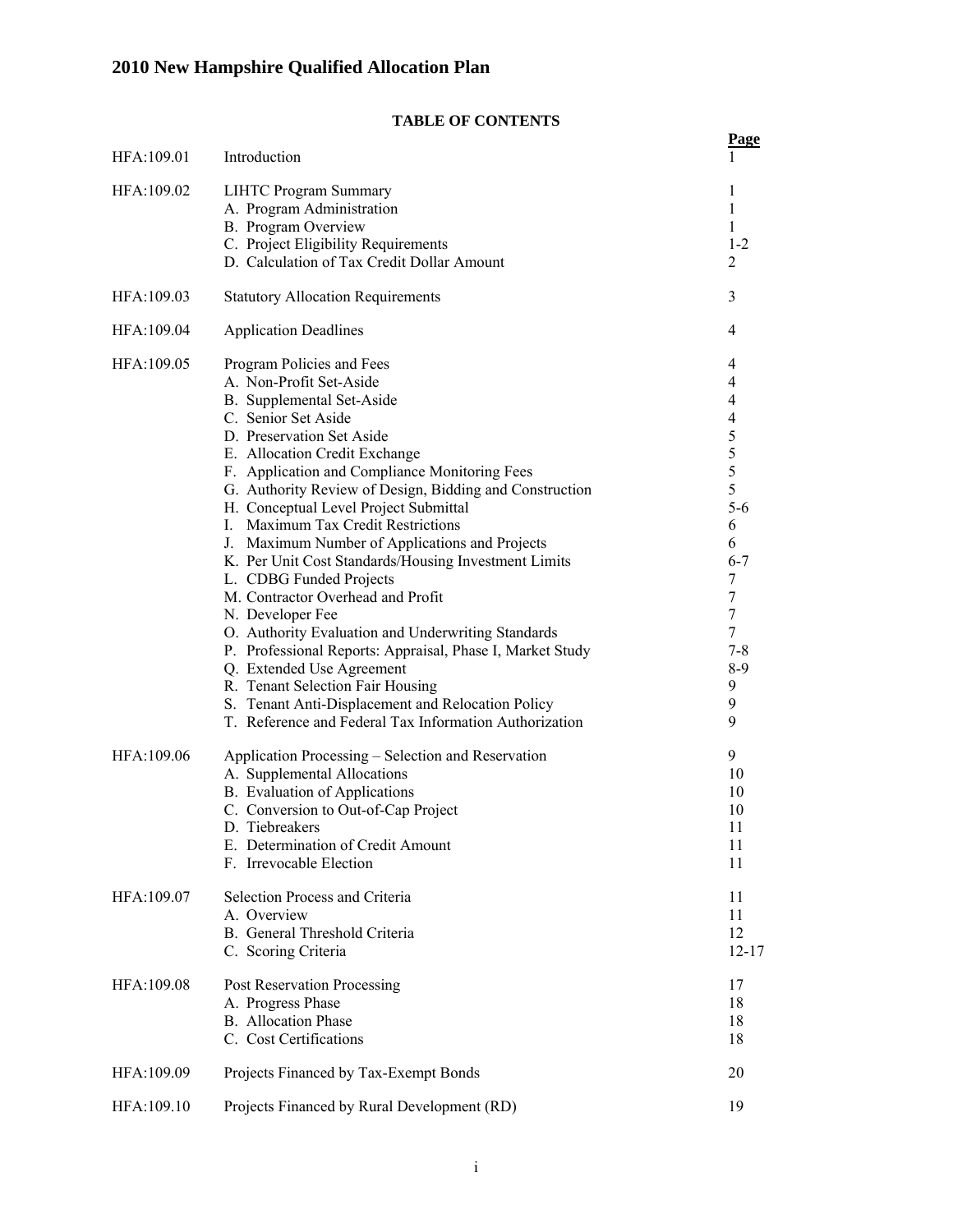# **TABLE OF CONTENTS (continued)**

| HFA:109.11 | Land Use Restriction Agreement (LURA) | <b>Page</b><br>19 |
|------------|---------------------------------------|-------------------|
| HFA:109.12 | Appeal Process                        | 19                |
| HFA:109:13 | Waiver Authority                      | 19                |
| HFA:109.14 | <b>Public Records</b>                 | 20                |
| HFA:109.15 | Warrant and Liability                 | 20                |
| HFA:109.16 | <b>QAP</b> Amendments                 | 20                |
| HFA:109.17 | Compliance Monitoring                 | $20 - 21$         |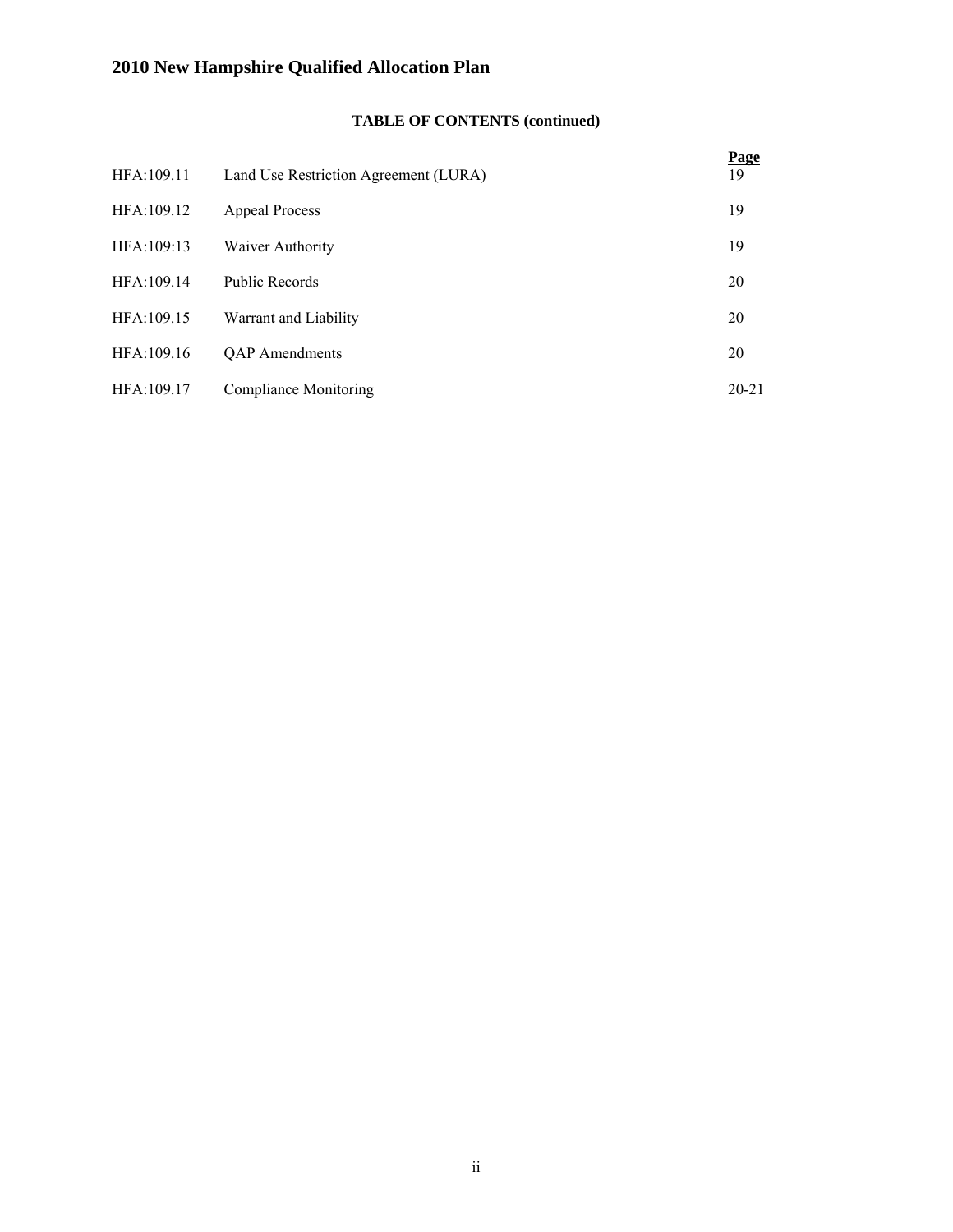# **LIST OF APPENDICES**

| Appendix A | Developer Fee Schedule                               |
|------------|------------------------------------------------------|
| Appendix B | Qualified Census Tracts/Difficult Development Areas* |
| Appendix C | <b>Application Threshold Requirements</b>            |
| Appendix D | <b>Progress Phase Requirements</b>                   |
| Appendix E | Carryover Allocation Requirements                    |
| Appendix F | <b>Final Allocation Requirements</b>                 |
| Appendix G | <b>Right of First Refusal</b>                        |
| Appendix H | Developer's Certification of Development Costs       |
| Appendix I | Developer's Certification of Equity Proceeds         |
| Appendix J | "As-Built" Architect Certification                   |
| Appendix K | Election of Gross Rent Floor                         |
| Appendix L | Guidelines for Special Needs                         |
| Appendix M | Reserved                                             |
| Appendix N | Management Agent Questionnaire                       |

\* Please confirm that you have the latest data. These items are revised annually by the federal government.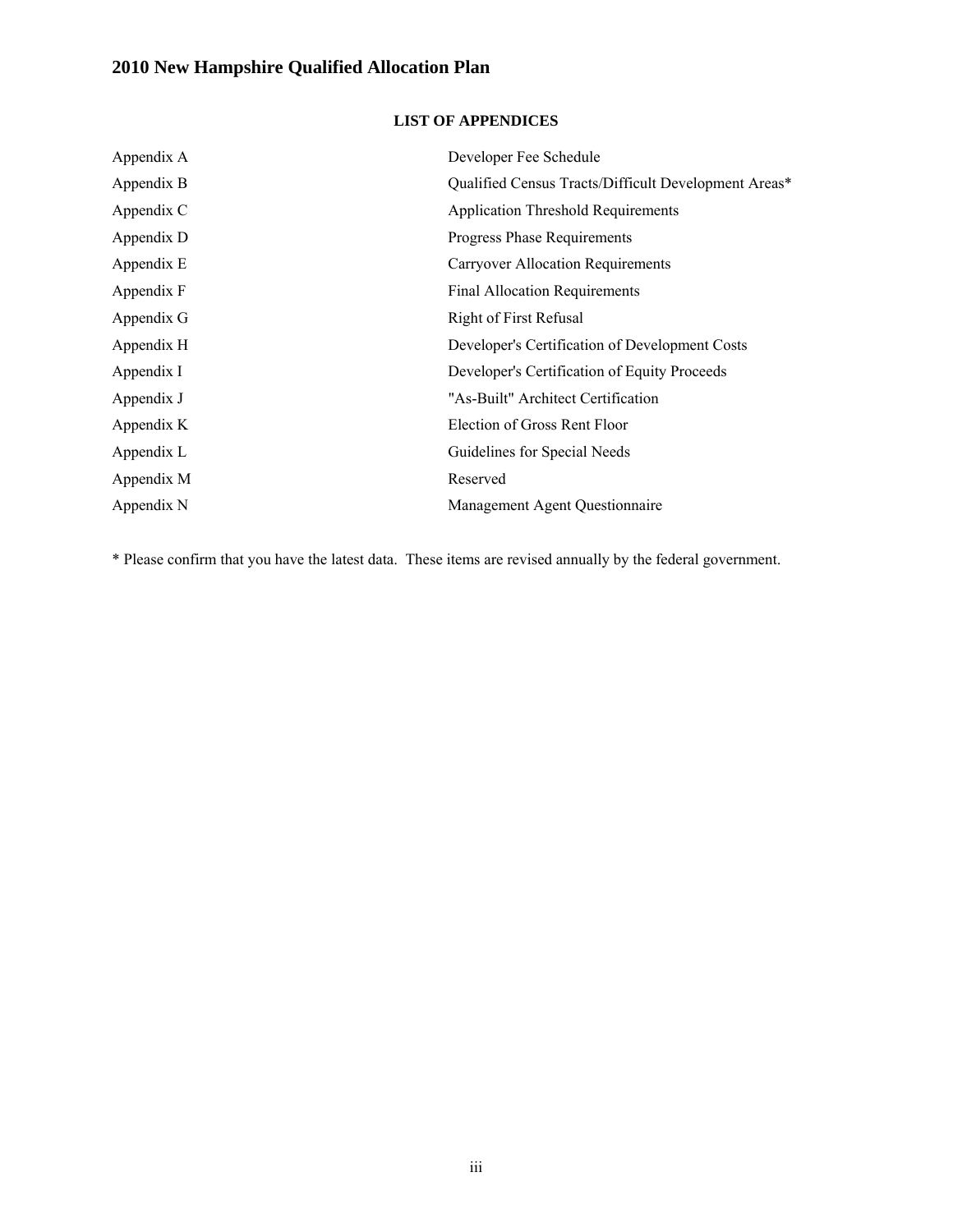#### **NEW HAMPSHIRE 2010 QUALIFIED ALLOCATION PLAN LOW INCOME HOUSING TAX CREDIT PROGRAM Program Rules (HFA:109)**

#### **HFA:109.01 INTRODUCTION**

The Low Income Housing Tax Credit ("LIHTC" or "tax credit") Program was created to encourage development of rental housing for low-income households. The LIHTC Program was established under the provisions of the Tax Reform Act of 1986, and made permanent in 1993. By Executive Order of the Governor of New Hampshire, the New Hampshire Housing Finance Authority (the "Authority") is delegated responsibility for program administration through an approved Qualified Allocation Plan ("QAP" or "Allocation Plan"). The Authority is responsible for allocating the state's annual credit amount in accordance with the Allocation Plan and Section 42 of the Internal Revenue Code ("IRC 42").

The 2010 Allocation Plan was presented to the public in an open hearing on September 9, 2009, approved by the Authority's Board of Directors on October 22, 2009, and subsequently signed by the Governor of New Hampshire.

The Allocation Plan provides a summary of the LIHTC Program and its major requirements, determines the competitive process for allocating the state's annual credit ceiling using selection criteria designed to address New Hampshire's low income housing priorities, specifies the submission requirements for each phase of the application process, and describes requirements relative to long term compliance with the LIHTC Program.

Summary of Important Changes for the 2010 QAP:

- There is only one application round, in March. The Authority anticipates returning to two rounds in 2011. (page 4)
- The maximum project allocation is increased to \$800,000. (page 6)
- Minimum scoring thresholds have been increased. (page 10)
- Threshold language has been added so that projects can be rejected if they negatively affect an existing publicly assisted affordable rental housing property. (page 12)
- All market studies must now be commissioned by the Authority in order to secure tax credits. (page 8)
- The Capital Subsidy limits are being increased to reflect decreasing tax credit equity yields. (page 7)

#### **HFA:109.02 LIHTC PROGRAM SUMMARY**

The following summary provides a brief overview of the LIHTC Program, major program and project requirements, and calculation of the tax credit amount. Specific program rules and regulations are described in IRC 42. To the extent this summary or any other information in the Allocation Plan is inconsistent with IRC 42, the provisions of IRC 42 shall govern. This summary is not intended to present all the rules and regulations of the tax credit program. It is strongly recommended that applicants consult with competent legal and tax counsel.

#### A. Program Administration

Unless otherwise specified, the Authority's Board of Directors delegates LIHTC Program administration to staff. The responsibilities of the Board's Multi-Family Committee are delineated in Sections HFA:109.06B (Evaluation of Applications), HFA:109.12 (Appeals) and HFA:109.13 (Waiver Authority). The Board reviews and approves all reservations (HFA:109.06B). The Board of Directors and the Governor must formally approve the New Hampshire Qualified Allocation Plan.

#### B. Program Overview

The LIHTC Program is part of the Internal Revenue Code and is meant to encourage the new construction and rehabilitation of low income rental housing. The program offers a low income housing investment incentive in the form of a tax credit usable against the investor's federal tax liability for a ten year period.

#### C. Project Eligibility Requirements

To qualify as a tax credit project, a project must maintain a minimum set-aside of rent restricted units for tenants in a targeted income group. At a minimum, at least 20% of the units must be rented to very low income households, defined as households with income at or below 50% of the Median Area Income (MAI), or 40% of the units must be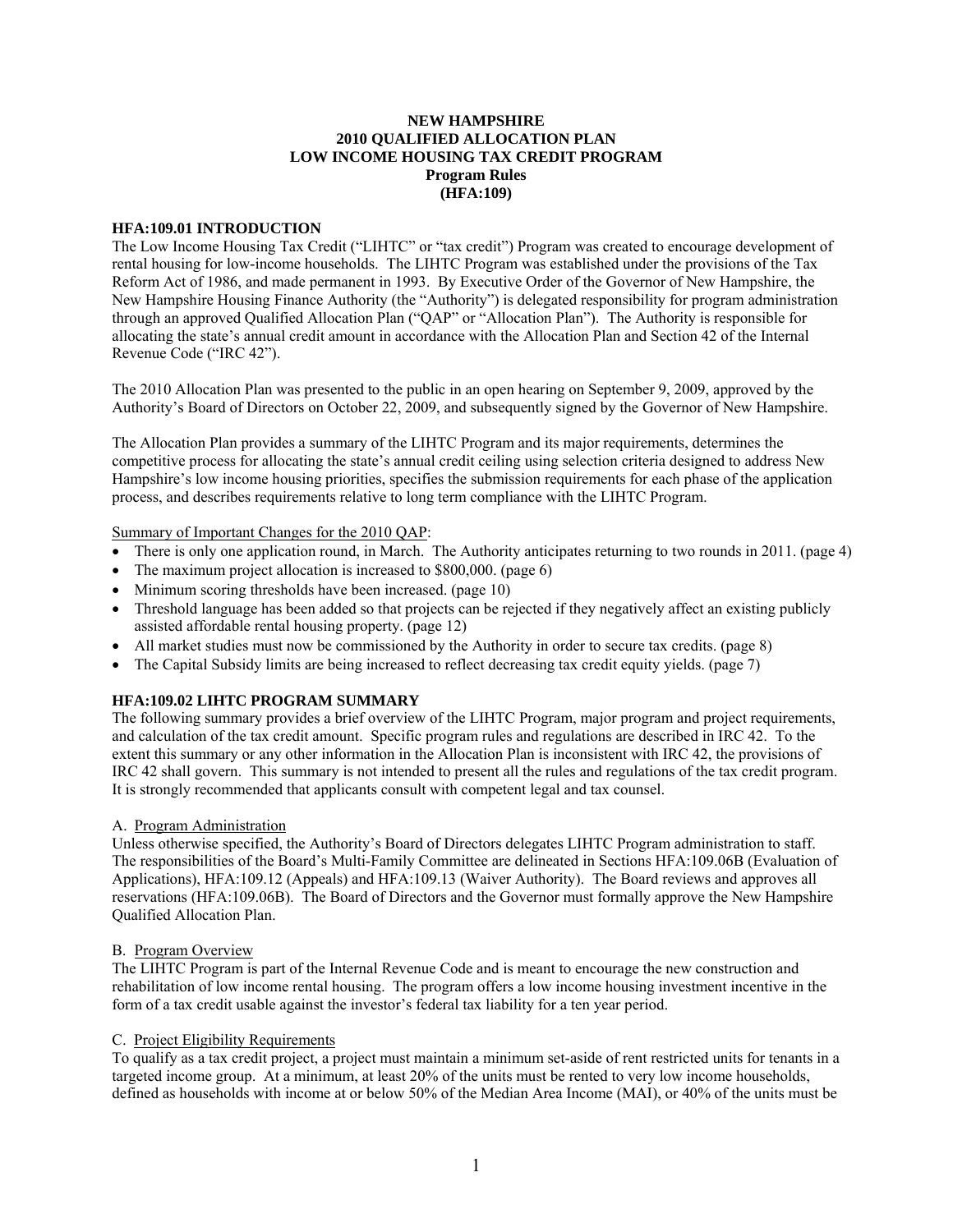rented to low income households, defined as households with incomes not exceeding  $60\%$  of the MAI.<sup>[1](#page-5-0)</sup> Median area income limits are adjusted for household size and vary depending on location. Household size is based on 1.5 persons per bedroom.

The maximum rent for set-aside units is based on 30% of either the 50% MAI or 60% MAI. The maximum rent that can be charged to the tenant is gross rent and must include all utility expenses. If utilities are paid by the tenant, the maximum rent must be reduced according to the Authority Utility Allowance Schedule or other approved alternatives.<sup>[2](#page-5-1)</sup>

Other eligible standards require that the project be a residential property available for rent on a continuous basis to members of the general public, and is not intended for transient occupancy. The project must comply with the Fair Housing Act (42 USC §3601 et seq). The 2008 Housing and Economic Recovery Act (HERA) revisions allow tenancy restrictions for persons with special needs, and tenants involved in artistic or literary activities.

#### D. Calculation of Tax Credit Dollar Amount

The maximum amount of tax credits available to a project is the product of the appropriate tax credit percentage (credit rate) and the qualified basis of the project. Qualified basis is the product of certain eligible costs (eligible basis) and the low income portion of the project (applicable fraction). Certain development costs are not included in the project's eligible basis. Land costs, permanent financing costs, syndication costs and reserves are examples of costs not included in eligible basis.

The maximum credit rate is determined by the Internal Revenue Service (IRS) for the month in which the project is placed in service or, if elected by the developer, the month in which an irrevocable election to lock in the credit rate is made (see HFA:109.06F). The 2008 HERA law established the "9% credit" at the greater of 9% or per the original law (i.e. monthly adjustment by Treasury).<sup>[3](#page-5-2)</sup> The monthly rate setting of the  $4\%$  credit is unchanged. The Authority also reserves the right to adjust the tax credit rate below the maximum allowed at its sole discretion. The credit rate conceptually works as follows:

- 4% of the qualified basis for the cost of acquisition of existing buildings (provided that rehabilitation costs equal the greater of an average \$6,000 per unit or 20% of the depreciable basis of the building).
- 4% of the qualified basis for the cost of construction of a new building or rehabilitation of an existing building financed with tax exempt financing.
- 9% of the qualified basis of the cost of construction of a new building or rehabilitation of an existing building financed without tax exempt financing.

While the 130% bump is no longer restricted by law to the federal DDA/QCT districts defined by HUD, the Authority will restrict the 130% bump to projects located in the official DDA/QCT districts, or to projects which attain a score of 18 or better in the Green Development section.

The calculation of tax credits as described in this section of the QAP represents the maximum amount of tax credits available to a project. The Authority is mandated by the federal statute to limit every project's tax credit allocation to the amount necessary for the financial feasibility of the project and its long term viability as affordable housing. The Authority's allocation to a project may be further reduced by the policies and procedures set forth in this QAP (e.g. cost standards in HFA:109.05K).

The Authority does not represent at any time that a particular project is feasible, or that there is no risk to the applicant who is undertaking the project. Please refer to IRC 42 or consult a tax specialist for more detail on the extensive requirements and restrictions associated with use of the tax credits.

<span id="page-5-0"></span><sup>&</sup>lt;sup>1</sup> Current MAI, maximum rents and Utility Allowance Schedules can be obtained from the Authority's website [\(www.nhhfa.org](http://www.nhhfa.org/)) under the Research Library section or from HUD.

<span id="page-5-1"></span><sup>&</sup>lt;sup>2</sup> See IRS Revenue Ruling 89-6 for a detailed explanation.

<span id="page-5-2"></span><sup>&</sup>lt;sup>3</sup> The 9% credit fixed rate change reverts in 2014.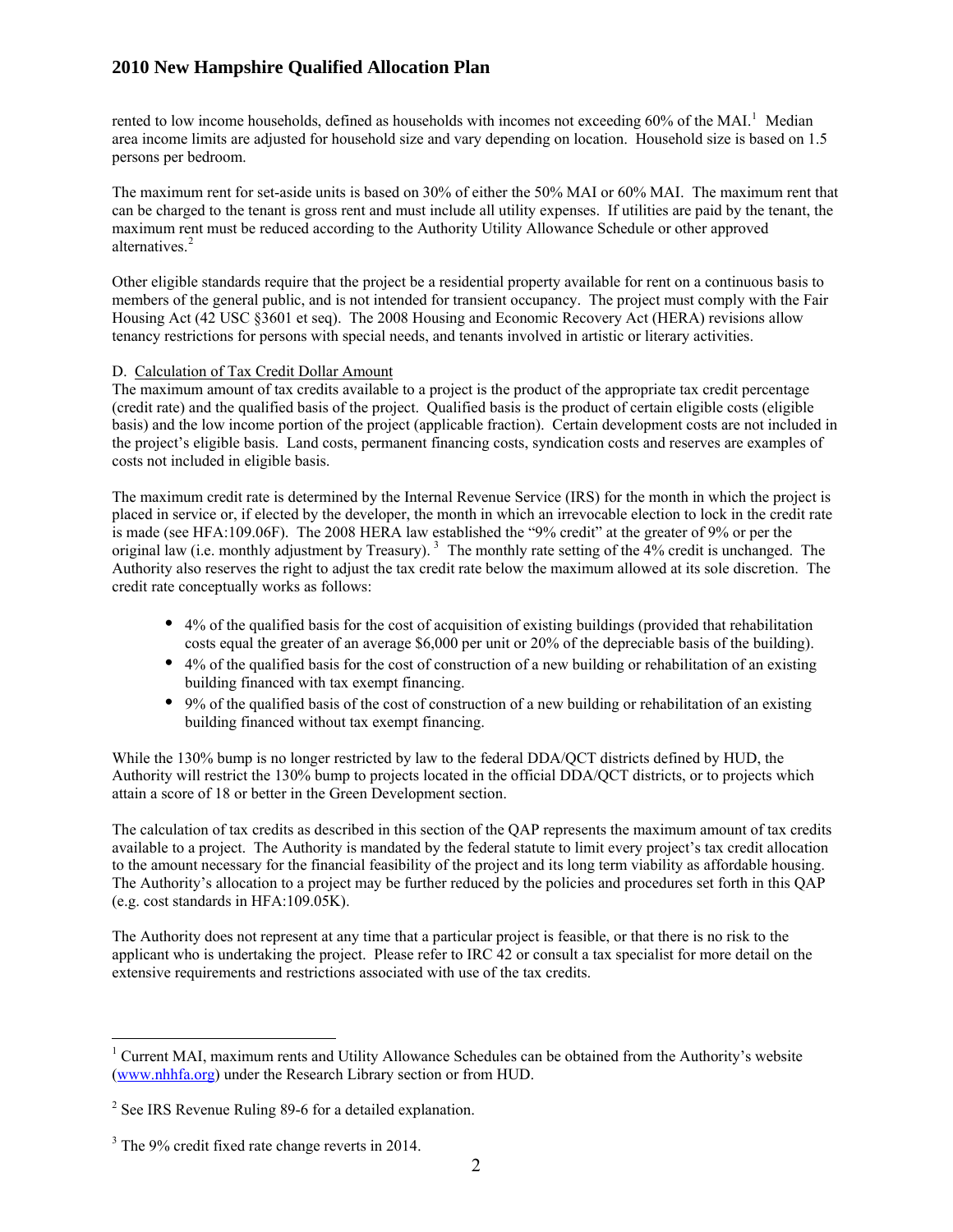## **HFA:109.03 STATUTORY ALLOCATION REQUIREMENTS**

The state is awarded a limited amount of tax credits per year, based on a per capita formula, referred to as the annual from the annual tax credit ceiling, credits returned or carried forward from a previous year, and tax credits awarded from the National Pool comprise the total amount of tax credit available for the year. tax credit ceiling. The annual tax credit ceiling for the state of New Hampshire is approximately \$2,800,000.<sup>[4](#page-6-0)</sup> Additional tax credits may be available from prior years if unused tax credits are carried forward, or if previously allocated tax credits are returned or rescinded. If the state uses all of the annual tax credits and tax credits from prior years by the end of the calendar year, the state qualifies to apply for tax credits from the National Pool. Tax credits

### Allocation Plan Requirements

Each state Allocation Plan must meet certain minimal requirements. The selection criteria must include:

- project location
- housing needs characteristics
- project characteristics, including whether the project involves the use of existing housing as part of a community revitalization plan
- projects intended for eventual tenant ownership
- tenant populations with special housing needs
- sponsor characteristics
- tenant populations of individuals with children
- public housing waiting lists
- energy efficiency
- historic character

Stat es must give preference among selected projects to:

- those serving the lowest income tenants,
- those serving qualified tenants for the longest period
- projects located in Qualified Census Tracts, the development of which contributes to a concerted community revitalization plan

States may include such other criteria as they deem appropriate, and except for the specified preference items, there are no r equirements as to the relative weight of the various factors. Additional LIHTC responsibilities of the Aut hority include:

- Assurance that the amount of tax credits allocated does not exceed the amount "necessary for the financial feasibility of the project and its viability as a qualified low income housing project throughout the credit period."<sup>[5](#page-6-1)</sup>
- Evaluation of all projects for consistency with the Allocation Plan and for credit need, including projects using tax exempt bond financing.
- Execution of an agreement for "an extended low income housing commitment" for every project. This agreement must be recorded as a restrictive covenant binding on all successor owners, and must allow low income individuals the right to enforce the commitment in state court.<sup>6</sup>
- Monitoring of compliance with the provisions of Section 42 and notifying the Internal Revenue Service of any noncompliance.

<span id="page-6-0"></span><sup>&</sup>lt;sup>4</sup> This figure is adjusted annually for inflation, in accordance with the Consumer Price Index.

 $<sup>5</sup>$  IRC 42.</sup>

<span id="page-6-1"></span><sup>&</sup>lt;sup>6</sup> See also HFA:109.05P – Extended Use Agreement and HFA:109.11 – Land Use Restriction Agreement.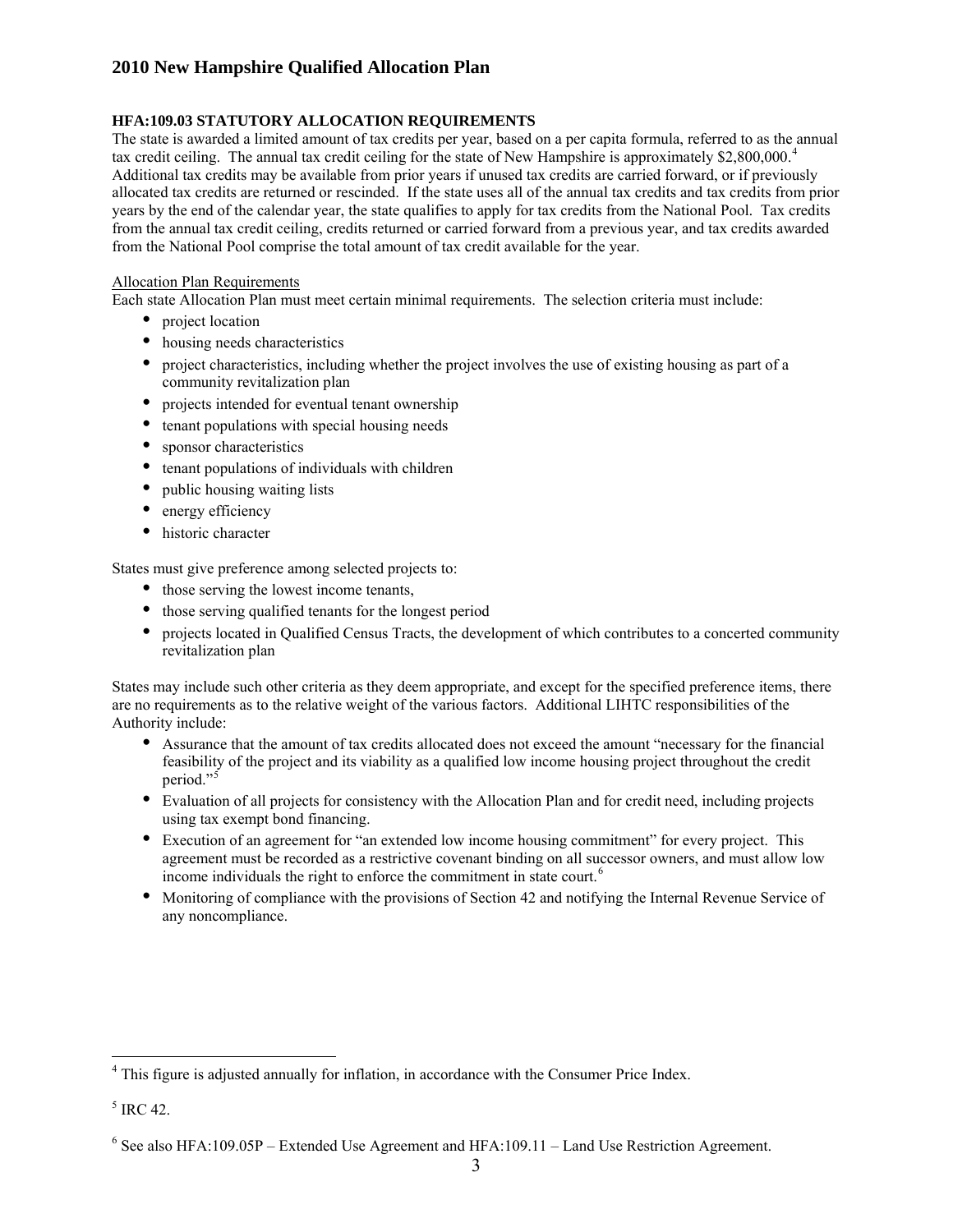### **HFA:109.04 APPLICATION PROCESS AND DEADLINES**

The Authority's schedule for annual tax credit applications is as follows:

### ROUND APPLICATION DEADLINE CREDIT ALLOCATED 1 Up to 100% of the available allocation (including senior set-aside) Deadline: March 5, 2010

second competitive round may be implemented utilizing the established selection and scoring criteria in these rules. If the Authority determines it necessary to competitively allocate any remaining credits, or for other good cause, a

deadline to  $\leq$ mkoppelkam@nhhfa.org>. The primary application file (excel format) can be downloaded from the Applications must be submitted entirely via e-mail (no paper except architectural plans) before the application Authority's website. Other files attached should be helpfully labeled, and large files such as environmental reports should be broken into smaller .pdf files (approximately 5MB maximum).

The Authority may consider making a reservation of tax credits for an application received after the round 1 deadline provided there are tax credits available and there are no otherwise eligible and/or appropriately sized otherwise available in any given application round. See also HFA:109.06B. projects remaining from that round. The Authority may at its discretion elect to reserve less tax credits than are

### **HFA :109.05 PROGRAM POLICIES AND FEES**

#### A. Non -Profit Set-Aside

The Authority shall set-aside 10% of the state's annual tax credit allocation for qualified non-profit organizations that:

- meet tax exempt requirements of IRC  $501(c)(3)$  or  $(c)(4)$ ;
- own a controlling interest in a project and materially participate in the development and management of the project throughout the compliance period;
- have exempt purposes including the fostering of low income housing.

Wholly owned affiliates of a non-profit are eligible. In order to qualify for the non-profit set-aside, the organization must provide sufficient documentation to verify its status as a qualified non-profit organization in accordance with the requirements of IRC 42 (h)(5)(c). See also HFA:109.06 B regarding allocation of the nonprofit set-aside.

#### B. Supplemental Set-Aside

The Authority shall set-aside \$120,000 of the state's annual tax credit allocation for projects returning for supplemental credits after having received a carryover allocation in an earlier year. Allocations made under this setaside can be up to \$30,000 for any one project and shall be made outside of the competitive process and funding rounds. Requests for more than this amount shall be handled through the competitive rounds and process. Supplemental allocations must meet the General Threshold Criteria (HFA:109.07B). Requests under this set-aside will be granted at the sole discretion of the Authority staff only for projects which meet one or more of the following criteria:

- have incurred or face substantial unforeseen cost increases:
- subject to an unanticipated reduction in equity yield on the sale of the tax credits;  $\frac{7}{1}$
- would reduce their level of other Authority capital subsidy funding;
- would improve their financial feasibility but still be consistent with the Authority's underwriting and/or subsidy layering review process.

Any amounts of the supplemental set-aside pool remaining after March  $1<sup>st</sup>$  will be included in the round 1 pool. However, if tax credits are still available after May 1st, Authority staff can make additional supplemental reservations under the same program guidelines.

#### C. Senior Set-Aside

\$450,000 of the annual tax credit allocation shall be set-aside exclusively for senior projects. For the purposes of the set-aside, senior projects are defined as having all units designated 62 and over age restricted. Senior projects shall

 $\overline{a}$ <sup>7</sup> "Reduced equity yield" means a lower price paid by syndicators/investors per tax credit dollar allocated.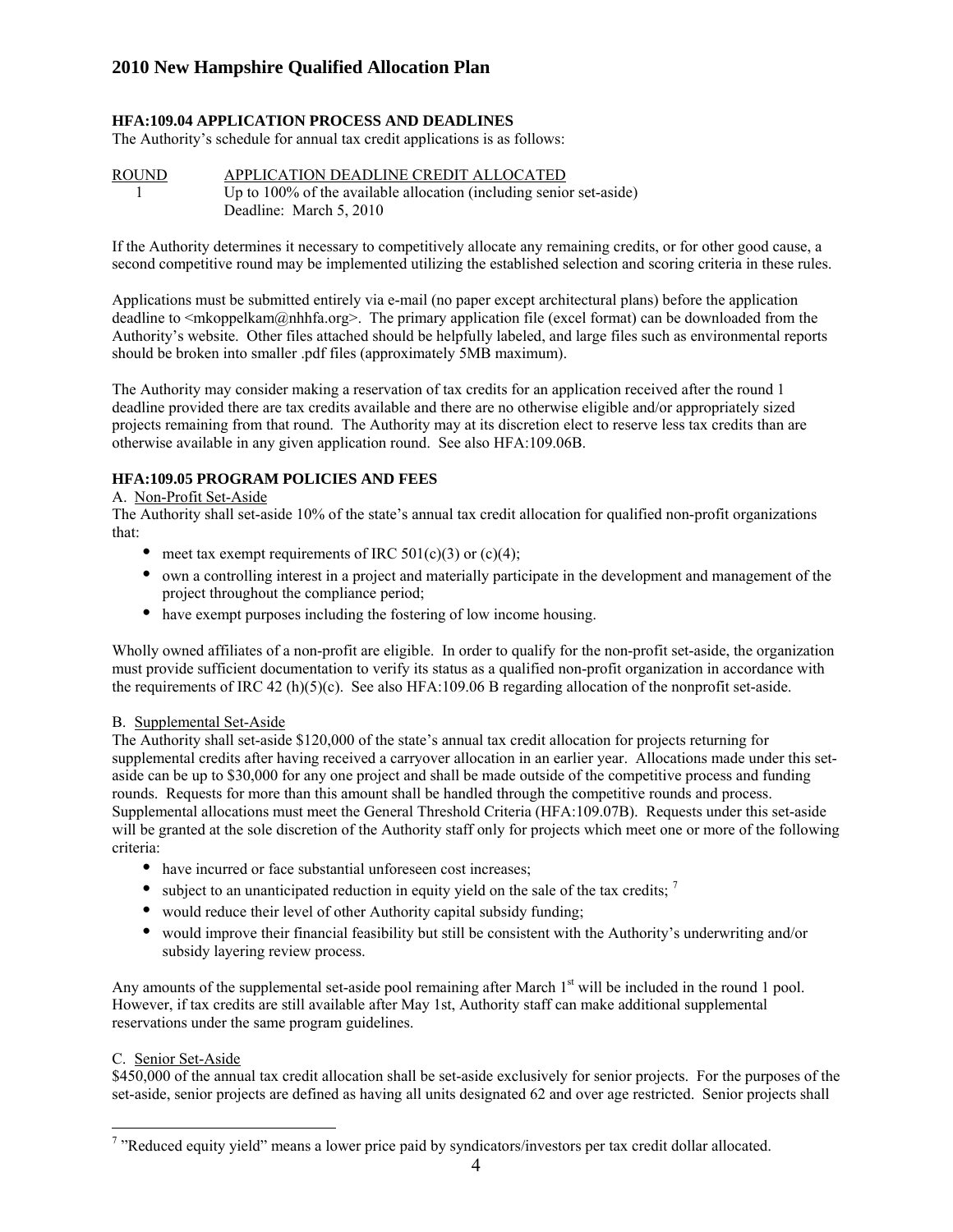Bo ard. The Authority may reserve/allocate up to 5% more than that which is set-aside for senior projects at any tim e of the year if necessary to fully and adequately fund an application. be scored and ranked separately and up to \$450,000 in senior project reservations may be recommended to the

For any credit amounts remaining after Round 1, senior project applicants will be evaluated in competition with all other applicants and will have no special set-aside.

D. Preservation Projects are not eligible to apply for 9% LIHTC. Ineligible projects are ones funded with federal or o ther subsidies (except CDBG) that are currently subject to regulatory documents limiting rents and/or tenant incomes. Preservation projects are eligible to apply separately for tax exempt bond financing and 4% LIHTC.

### E. Allocation Credit Exchange

The Authority will permit exchanges of tax credits to be granted at the discretion of staff under the following cond itions (all four factors must apply):

- the Authority has the appropriate amount of unreserved credit available;
- the project sponsor provides evidence of an inability to meet the placed-in-service, 10% expenditure or other funding deadline for the subject building(s);
- the situation results from either unanticipated litigation, municipal approval delays or other unforeseeable circumstances beyond the sponsor's control;
- the project continues to be financially feasible and meets the QAP threshold and eligibility requirements in effect at the time the tax credits were originally rewarded.

credits, staff has the authority to re-issue a reservation letter for credits in the same amount without further Board action. The new credit reservation amount cannot exceed the exchanged credit amount. Once staff agrees that the conditions above have been met and the sponsor surrenders the previously allocated

### F. Application and Compliance Monitoring Fee

The LIHTC application fee is 7% of the final allocation amount for all applicants paid in accordance with the schedule below. There is also a compliance monitoring fee of \$600 per LIHTC unit, which must be paid prior to issuance of the IRS Form 8609. Applications will not be processed without the required fees.

- Application for Reservation: 1% of the annual tax credit request or \$500, whichever is greater, due with submission of Application.
- Application for Final Allocation: balance of the 7% fee, due with the request for Final Allocation IRS Form 8609 (plus the compliance monitoring fee).

reservation for the round in which an application is submitted. No fees are refundable after a reservation has been The initial application fees may be refunded, less \$500, if a project is withdrawn or otherwise fails to secure a approved. Refunds must be requested in writing within 90 days of notification from the Authority.

# G. Authority Review of Design, Bidding and Construction Standards

All projects receiving LIHTC allocations (including tax exempt bond projects with "out-of-cap" allocations) must comply with the Authority's Design and Construction Standards (HFA 111), which can be obtained at www.nhhfa.org under the Business Partners/Multi-Family Development section.

In addition to meeting standard national and state building code requirements, projects must meet the federal Uniform Physical Condition Standards (UPCS at CFR 5 et al.), federal Fair Housing Act and Section 504 Accessibility requirements.

Sponsors are generally free to use any reasonable method for selection of contractors. If other Authority funds are the construction manager, general contractor or any subcontractor costs excessive. used, the contractor selection must be consistent with HFA 111. Authority approval of the tax credit reservation and allocation is contingent upon the project meeting the per-unit cost standards (HFA 109:05K) and contractor overhead and profit limitation (HFA 109:05M). Alternate proposals may be required should the Authority consider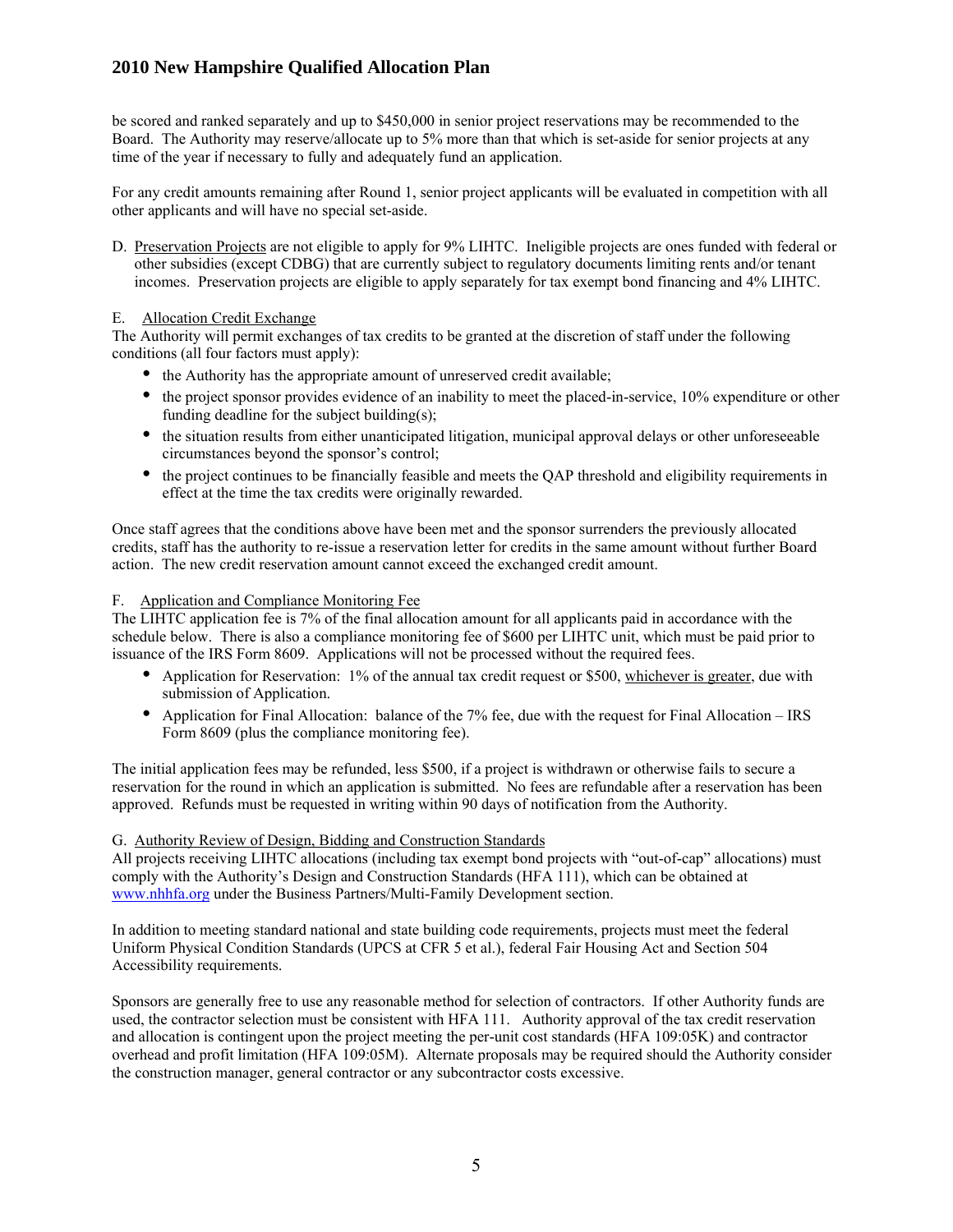## H. Conceptual Level Project Submittal

The Authority encourages submittal of a conceptual level pre-application. There is a significant scoring incentive for projects which submit satisfactory conceptual pre-applications 90 days prior to the formal application deadline. The pre-application includes:

- completed spreadsheet application form
- conceptual site design
- building layout and floor plans, including square footage of units
- unit counts
- proposed management
- tenant service package (if any)
- ownership structure
- development team
- provision of utilities
- project timetable (including permits and zoning)
- external issues (e.g., environmental)

Conceptual applications will also be evaluated under HFA:109.07B, General Threshold Criteria. It is the goal of the Authority to provide a multi-disciplinary review of the project prior to formal application and to provide the sponsor with a set of written issues and comments.

#### I. Maximum Tax Credit Restrictions

The maximum amount of tax credits that any single project (unphased) may receive is \$800,000 of the annual allocation.<sup>8</sup> This limit will apply even over multiple years.<sup>9</sup>

development agent for a for-profit entity) can secure in any single calendar year for all projects is \$800,000 of the The maximum amount of "in-cap" tax credits that any one applicant (as one of the general partners or as a annual state allocation.

#### J. Maximum Number of Applications and Projects

The Authority will not accept a new application if an applicant (including any general partner) has:

- two or more New Hampshire LIHTC projects that have not yet been completed (i.e., IRS Form 8609's issued), including "out-of-cap" tax exempt bond financed projects; or
- two approved project reservations in the same calendar year as the proposed new application.

Exceptions are allowed if it is a supplemental application for a previously approved project or if it is an application for Phase Two (or subsequent) of a previously approved project.

#### K. Per Unit Cost Standards/Housing Investment Limits

 $\overline{a}$ 

Project applications will be carefully evaluated for cost reasonableness. The applicant shall submit professionally prepared cost estimates with the initial application and proposals or bids with the Progress Phase Requirements or earlier upon request by the Authority. Project applications which indicate unreasonably high total development of th e Authority. This is considered an important threshold issue (HFA 109.07B). The Authority will specifically reje ct any application in which the total development cost per (residential) unit exceeds \$275,000 per unit. costs or have unreasonably high specific line item costs may be rejected at the application stage at the sole discretion

The Authority will review costs in relation to comparable recent projects in New Hampshire and New England and in relation to the HUD 221(d)(3) limits, which are published annually in January.

<sup>&</sup>lt;sup>8</sup> "Out-of-cap" tax exempt bond financed project allocations for both projects and applicants are not limited and such projects are not included toward these limits.

<sup>&</sup>lt;sup>9</sup> This does not relate to later phases of phased projects, even if the ownership entity is the same for multiple phases. The limit will apply if less than 20% more units are added in a later year.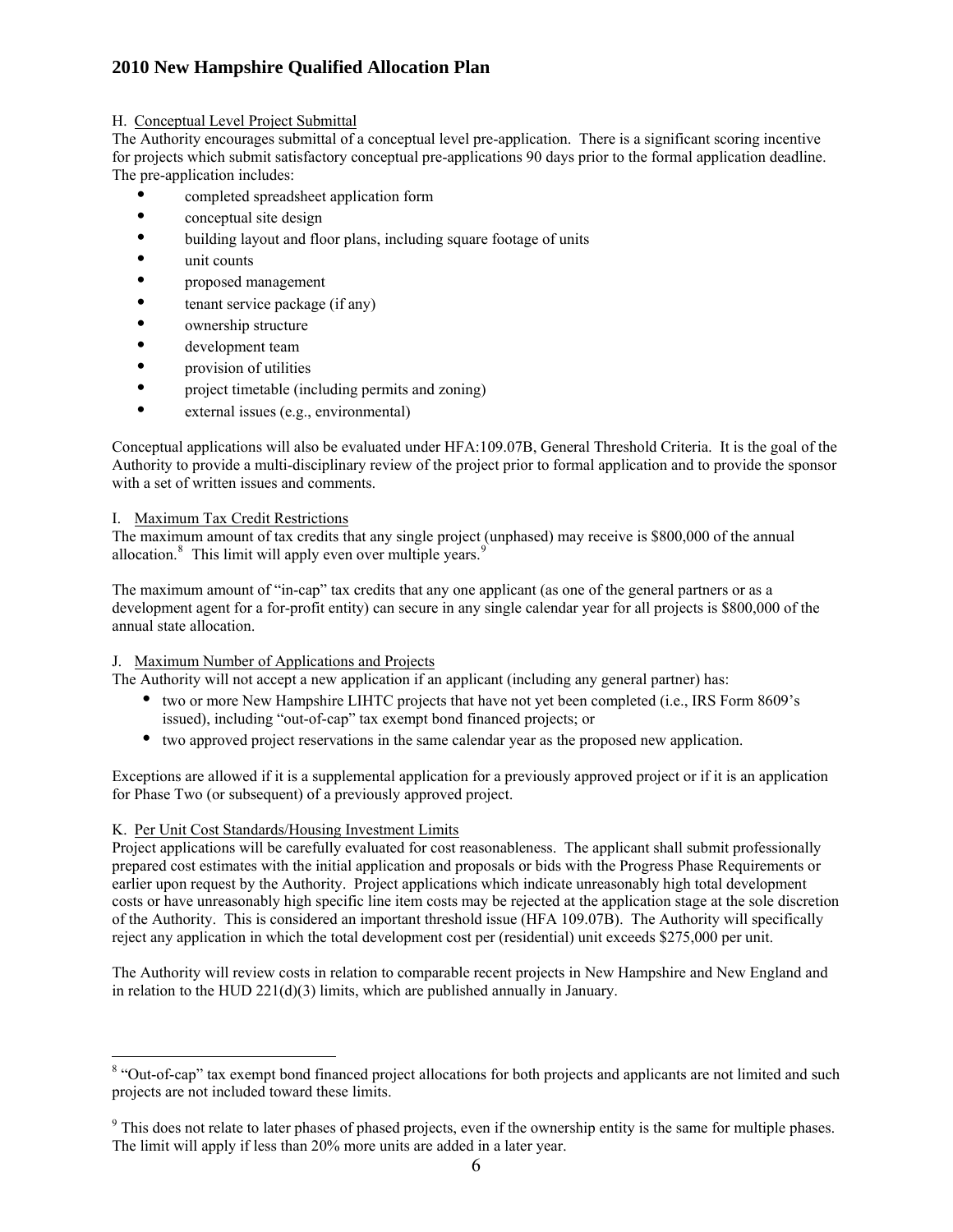The per unit "investment limit" for all projects of combined Authority capital subsidy funds and equity raised through the LIHTC is  $$200,000$  per unit.

The Capital Subsidy program limits are as follows:

- The lesser of \$50,000 per unit or \$1.5 million total for 9% family projects, the lesser of \$45,000 per unit or \$1,000,000 for 9% senior project.
- A maximum of \$60,000 per unit for 4% tax exempt bond financed projects with no maximum overall dollar limit except as per the Authority's program plan (i.e., annual funding budget).

If a supplemental or additional credit allocation is made to a project in 2010 or a subsequent year, staff has the authority to use the most recent investment limits in evaluating and allocating tax credits and other Authority resources to the project.

### L. CDBG Funded Projects

Projects which are proposing to include CDBG monies as a source of funds must have previously been awarded CDBG funds, or must make application in the same funding round (i.e. spring/summer) as the LIHTC application. This will be a condition that must be met before a carryover allocation will be approved.

### M. Contractor Overhead and Profit

The following limits on general contractor overhead, profit and general requirements shall apply to all projects:

- Profit:  $6\%$  of construction costs
- Overhead: 2% of construction costs
- General Requirements: 6% of construction costs

The construction contract must specify the costs for these line items (e.g. in the schedule of values). For purposes of calculating these limits, construction costs shall exclude contractor o verhead, profit and general requirements. In cases where there is an advertised public or selective contractor bid and the Authority monitors the bidding process, these limits shall be considered to have been implicitly met. The Authority staff reserves the right to exceed these limits at its sole discretion based on market conditions and/or project variables.

#### N. Developer Fee

The maximum developer fee allowed is generally calculated in accordance with the Authority's Developer Fee Schedule (Appendix A). The developer fee is not guaranteed or automatic budgetary figure and must be approved by the Authority within the context of each project. The fee will be strictly limited, with any violations of the developer certification of development cost forwarded to the IRS using IRS Form 8823. For purposes of calculating the maximum developer fee allowed, the Authority does not distinguish between the developer fee and fees for consultants doing those tasks typically done by a developer, regardless of whether the applicant is a for-profit or non-profit entity. "Consultant fees" for professional services such as architectural, engineering, appraisal fees or other highly specialized services are not counted as Developer Fee.

### O. **Authority Evaluation and Underwriting Standards**

Project app lications will be evaluated using the Authority's Underwriting Standards for Multi-Family Finance and all applications must meet the minimum standards for debt coverage ratio, income and expense trending, operating and replacement reserves, etc. A copy of these standards can be viewed at the Authority's website www.nhhfa.org under the Multi-Family Development section. Applications not meeting the underwriting standards may be rejected at the sole discretion of the Authority.

#### P. Professional Reports: Appraisal, Phase I, Market Study

Professional studies, if required by the Authority must be completed by the Progress Phase or the Allocation process (see HFA:109.08A). Certain incentive points are given in the competitive scoring process if various reports are completed at the time of initial application (see HFA:109.07C9). Consultants for appraisals and market studies are generally chosen through a selective bid to pre-qualified contractors. The Authority will request payment for third party services from the Applicant prior to the bid being awarded.

1. **Appraisal:** Acquisition costs which exceed the appraised value are generally not acceptable except for extenuating circumstances, which must be stated in writing as part of the application process. The appraiser must be licensed as a New Hampshire Certified General Appraiser.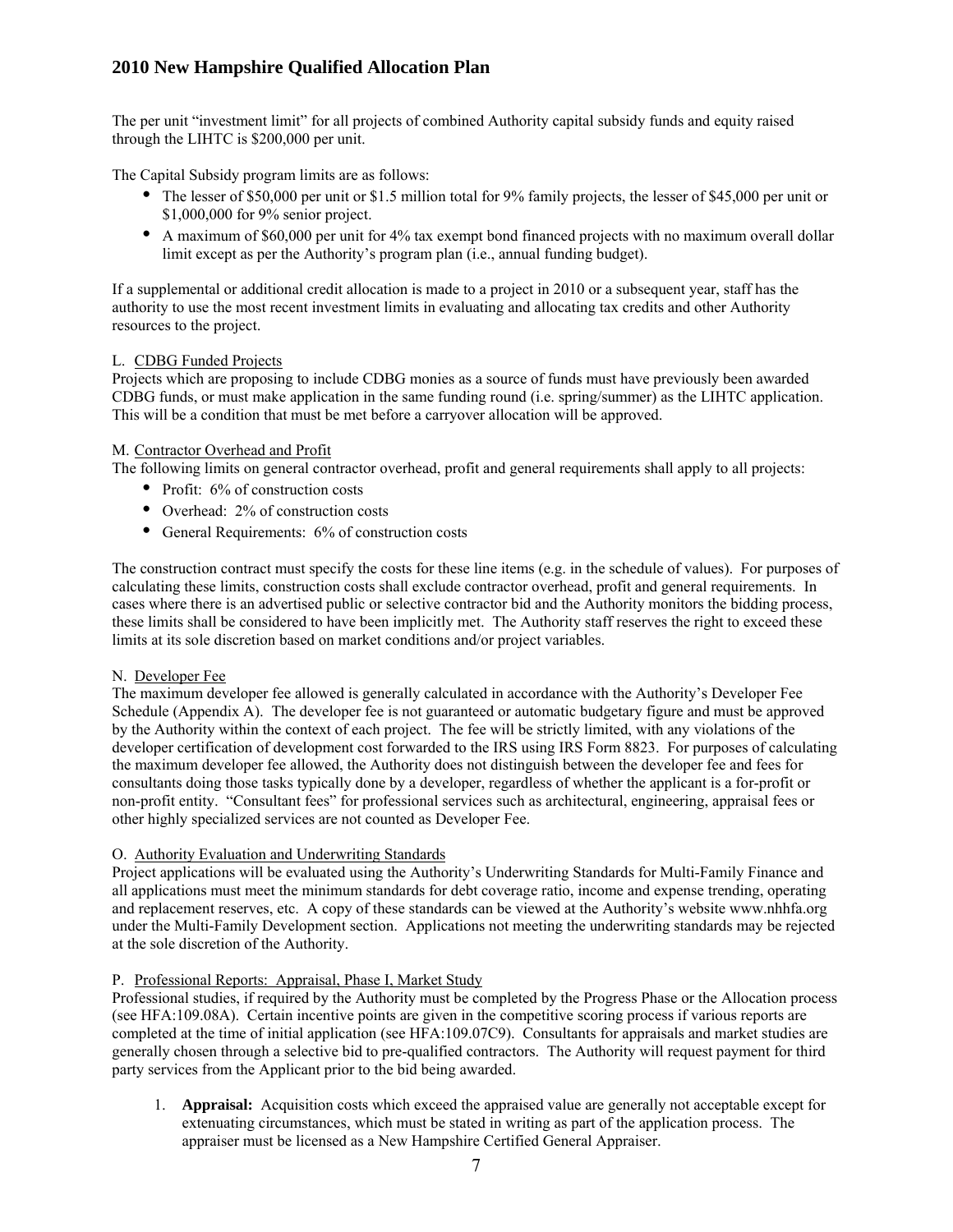- 2. **Phase I Environmental Report:** A satisfactory Phase 1 Environmental Report is a requirement for the Environmental Site Assessments. Older buildings planned for renovation should have asbestos and lead testing completed, and buildings planned for demolition should have suspect materials tested for (e.g. further testing of suspect materials). Phase I Environmental Reports can be contracted directly by the sponsor in all cases. Projects also applying for Authority capital subsidy funding will likely need to allocation of tax credits. The report must meet ASTM Standard E 1527-00 or E 1527-05 for asbestos. Issues raised by the Phase 1 Environmental Report should be resolved to the extent possible comply with HUD environmental protocols, including historic and archeological reviews, so please check with Authority staff early in the process.
- 3. Market Study: A market study of the proposed project must be commissioned by the Authority and paid for by the developer before a final allocation will be made. Exceptions may be allowed in situations where relevant market studies were recently completed for the same market area and same developer. Market studies may not be required for acquisition of occupied projects using tax exempt bond financing (i.e. 4% "out–of-cap" credit). See the Authority's requirements on the website (www.nhhfa.org).

### Q. Extend ed Use Agreement

 $\overline{a}$ 

 $\overline{a}$ 

IRC Section 42 (Section  $42(h)(6)(D)$ ) provides a requirement for an Extended Use period of at least 15 years beyond the initial 15 year compliance period. Section  $42(h)(6)(E)(II)$  provides an exception:

…if the housing credit agency is unable to present during such period a qualified contract for the acquisition of the low income portion of the building by any person who will continue to operate such portion as a qualified low income building. Subclause (II) shall not apply to the extent more stringent requirements are provided in the agreement or in State law. (Emphasis added).

The Authority has more stringent requirements:

1. All Owners (or successors and assigns in interest pursuant to Paragraph 3 below) of the property shall be bound to the LIHTC rent and income limits to be set forth in the Land Use Restriction Agreement (LURA) for 99 years beginning on the date which begins the compliance period, as defined in the LURA. The L IHTC income and rent restrictions set forth in the LURA will not be allowed to terminate at the end of the  $15<sup>th</sup>$  year for any reason. Owners wishing to be relieved of the LURA's income and rent restrictions must follow the process described in Paragraph 2 below.

Prior to issuance of IRS Form 8609 Low Income Housing Credit Allocation Certification by the Authority, all Owners (except ownership entities ultimately controlled by a qualified non-profit or local housing Authority) must sign a Right of First Refusal (ROFR – for example see appendix).<sup>10</sup> The ROFR shall provide that if the Owner wishes to be relieved of the LURA's income and rent restrictions after th e 30 year compliance period, the Owner must use the following procedure:

- a. The Owner may make a bona fide offer to sell the property to a qualified non-profit entity (QNP), government agency or tenant co-op or resident management corporation (i.e. "eligible entity") for a price equal to the minimum set forth as per formula at IRC Section  $42(i)(7)(B)$ . If the eligible entity purchases the property pursuant to the offer, the original LURA shall be terminated and no rent or income limitations shall apply. However, the goal is to maintain long-term low income residency and affordability to the extent possible.
- . If the eligible entity (or its successors and assigns) declines the opportunity to purchase property b property to the Authority (or its designee) for the same price at which it offered to sell the Property to the eligible entity. If the Authority purchases the property pursuant to the offer, either for its or otherwise declines to exercise its right under ROFR, then the Owner shall offer to sell the own purposes or on behalf of another eligible entity, the Authority may discharge the original

 $10$  For example, when general partner is for-profit affiliate of a qualified non-profit corporation, no ROFR is needed. The ROFR can be with the Authority.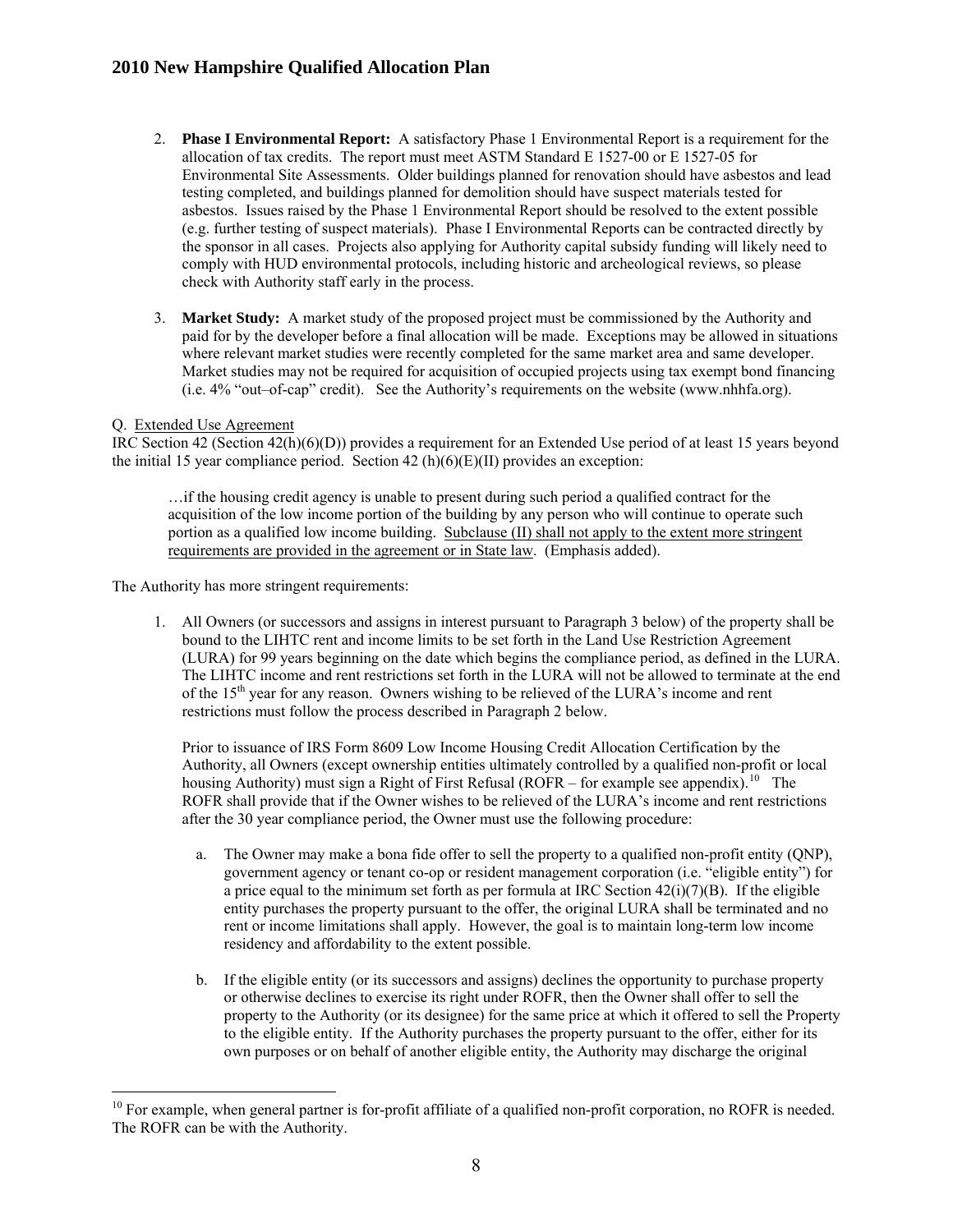derived resources to produce an appropriate affordable housing benefit. LURA, renegotiate a new LURA to maintain low income residency and affordability or use the

c. If the Authority declines to accept the offer to purchase the property or otherwise declines to exercise its rights under the ROFR either for its own purposes or on behalf of another eligible entity, the LURA shall be discharged and the Owner is free to sell and/or convert the property to market rents or other uses, after adequate notice to existing tenants and compliance with existing law (including the 3 year tenant protection period cited at Section 42 (h)(6)(e)(ii)).

The Owner may sell or transfer the Project during the low income compliance period with the prior written consent of the Authority.<sup>11</sup> The Authority shall be under no obligation to approve any sale or - transfer, except for ownership transfers using the Right of First Refusal process with a qualified non profit entity as described above.

The Authority's interest in reviewing the proposed buyer and the terms of any proposed sale of a tax credit property (including non-LIHTC units) is in maintaining and not jeopardizing the affordability, condition of housing and quality of management of the low income units during the compliance period. The Authority must be satisfied in all respects that the proposed new owner can effectively manage and operate the project (including projected financial viability) as quality affordable housing for the remainder of the low income compliance period.

#### R. Tenant Selection - Fair Housing

Any project financed in whole or in part with tax credits or Authority funds shall not provide any preference for resident selection from a specific town or community. As per tax credit law (IRC Section 42), tax credit units must be available to the general public and marketing and rent-up must comply with federal Fair Housing Law. Project design and construction must comply with the Fair Housing Act, and the architect must certify compliance as a condition of the final allocation.

#### S. Tenant Anti-Displacement and Relocation Policy

Permanent displacement of tenants is strongly discouraged. The Authority reserves the right to reject any relocation of tenants should generally meet standards equivalent to the federal Uniform Relocation Act (URA).<sup>12</sup> applications that fail to minimize permanent displacement of tenants. Any proposed temporary or permanent

#### T. Reference

 $\overline{a}$ 

IRS Federal Revenue Procedure 98-9 established a process for the Authority to check the LIHTC related background of tax credit applicants. Data available to the Authority from the IRS includes a review of the Business Master File, revenue agent reports and other sources of account data. The Authority needs to sign a Memorandum of Understanding with the Internal Revenue Service in order to begin implementing this policy, and has not yet done so at this time. Applicants may be required to submit IRS Form 8821 with their tax credit applications, inc luding separate forms for all general partners.<sup>[13](#page-13-0)</sup>

Developers new to New Hampshire or the Authority may be required to provide reference authorization so that references can be checked with lenders and housing officials in other states.

#### **HFA:109.06 APPLICATION PROCESSING – SELECTION AND RESERVATION**

**n**  There are three phases of application processing – the **Reservation Phase, Progress Phase** and the **Allocatio Phase**. All applications shall be submitted entirely electronically on the application form provided by the

 $11$  Any sale or transfer of the Project by foreclosure or by transfer of title by deed in lieu of foreclosure is exempt from Authority review as per Section 42.

 $12$  LIHTC projects are not covered by the federal URA unless other qualified federal funding is involved in the project such as CDBG, HOME or project based Section 8 vouchers.

 $13$  IRS documents can be secured on the internet at [www.irs.ustreas.gov](http://www.nhhfa.org/).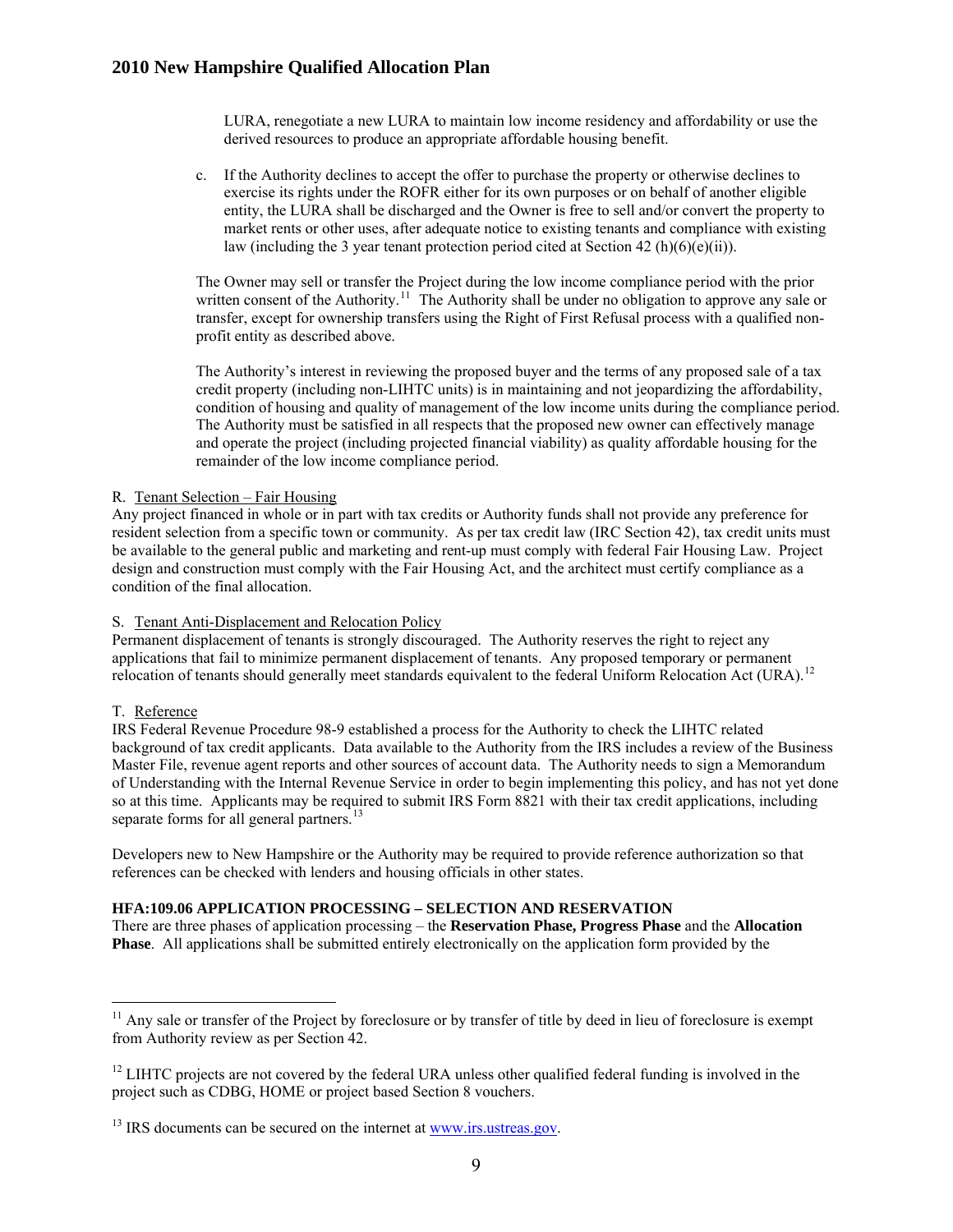encouraged to submit applications early and/or discuss preliminary proposals with LIHTC Program staff in order to processing, though minor variances may be waived at discretion of the Authority. The Authority reserves the right Authority.<sup>14</sup> All applications must be submitted by the appropriate deadline (See HFA:109.04). Applicants are facilitate the development and tax credit process. Incomplete applications will be rejected without further to seek clarification of applications for purposes of establishing scoring.

#### A. Supplemental Allocations and Credit Exchanges

Applications for supplemental credits (after having received a carryover allocation in a previous year) and credit exchanges may be made at any time and will be evaluated outside of the competitive scoring process. Reservations of supplemental credits and credit exchanges meeting the requirements of HFA:109.05E can be approved by Authority staff without further Board or Multi-Family Committee approval. See section HFA:109.05B for further information.

### B. Evaluation of Applications; Post Application Round Reservation Process

investors, etc. **Projects may be rejected at any time during the allocation process at the sole discretion of the uthority for failure to meet General Threshold Criteria.** Upon satisfactory completion of the Application **A** Threshold Requirements, the project will be scored and ranked in accordance with the Scoring Criteria described in All applications are checked against the General Threshold Criteria (HFA:109.07) and checklist (Appendix C). Contacts may be made with local municipal officials, cited funding sources, management companies, equity HFA:109.07C of the Allocation Plan. Projects shall be recommended for a Reservation of tax credits based on the competitive scoring results. Projects must receive a minimum of 125 points (90 points for senior projects) to be eligible to receive a tax credit reservation, not including the 50 point equity investor scoring category.

The nonprofit set-aside shall generally be allocated through the QAP scoring system. However since the state's entire allocation authority is predicted on meeting the 10% nonprofit allocation, one or more nonprofit projects may be selected (based on their relative scoring) over higher scoring applicants until the 10% allocation requirement is met. Note that public housing authorities do not qualify for the 10% set aside.

In a situation where only partial credits are available for the next highest scoring project, the Authority will retain the right to bypass that project and either give credits to other projects lower in the scoring ranking which can more reasonably use the remaining credit amount or use the credits in a future round.

down-scaled, that the project's feasibility is not conditioned upon receipt of future additional Reservation and that the project can retain its Scoring Criteria ranking. The Applicant must demonstrate the ability to meet these criteria within 21 days of notification by the Authority. If the project fails to show it can work with the credits available, the Authority may proceed to reserve credits for lower scoring projects or use the credits in a future round. If a partial allocation is offered, the Authority must be convinced that a project can be appropriately phased or

The Reservation (or rejection) of tax credits shall be made by the Authority's Board of Directors (except for supplemental credits and credit exchanges as described above). Applicants not receiving a Tax Credit Reservation will be considered rejected for that application round, but can be considered later in the year if additional resources become available. These Applicants may be placed on a waiting list until the end of the calendar year in which the application was received. Applicants on the waiting list are considered in the priority order established by their score. The Authority may require the Applicant to submit amendments to the application.

The Authority may consider making a reservation of tax credits for an application received after the Round deadline remaining from that round. provided there are tax credits available and there are no otherwise eligible and/or appropriately sized projects

The Authority may at its discretion elect to reserve less tax credits than are otherwise available in any given application round.

#### C. Conversion to Out-of-Cap Project

÷,

In the interest of making the most efficient use of New Hampshire's housing related resources, the Authority reserves the right to remove a project from the competitive process, regardless of potential score and convert the

<span id="page-13-0"></span><sup>&</sup>lt;sup>14</sup> The application can be secured from the Authority's website  $\frac{www.nhhfa.org}{www.nhhfa.org}$  under the Multi-Family section. Applications must be emailed to  $\frac{mkoppelkam(\hat{a})nhhfa.org}{mknon(\hat{a})}$  (no cd's).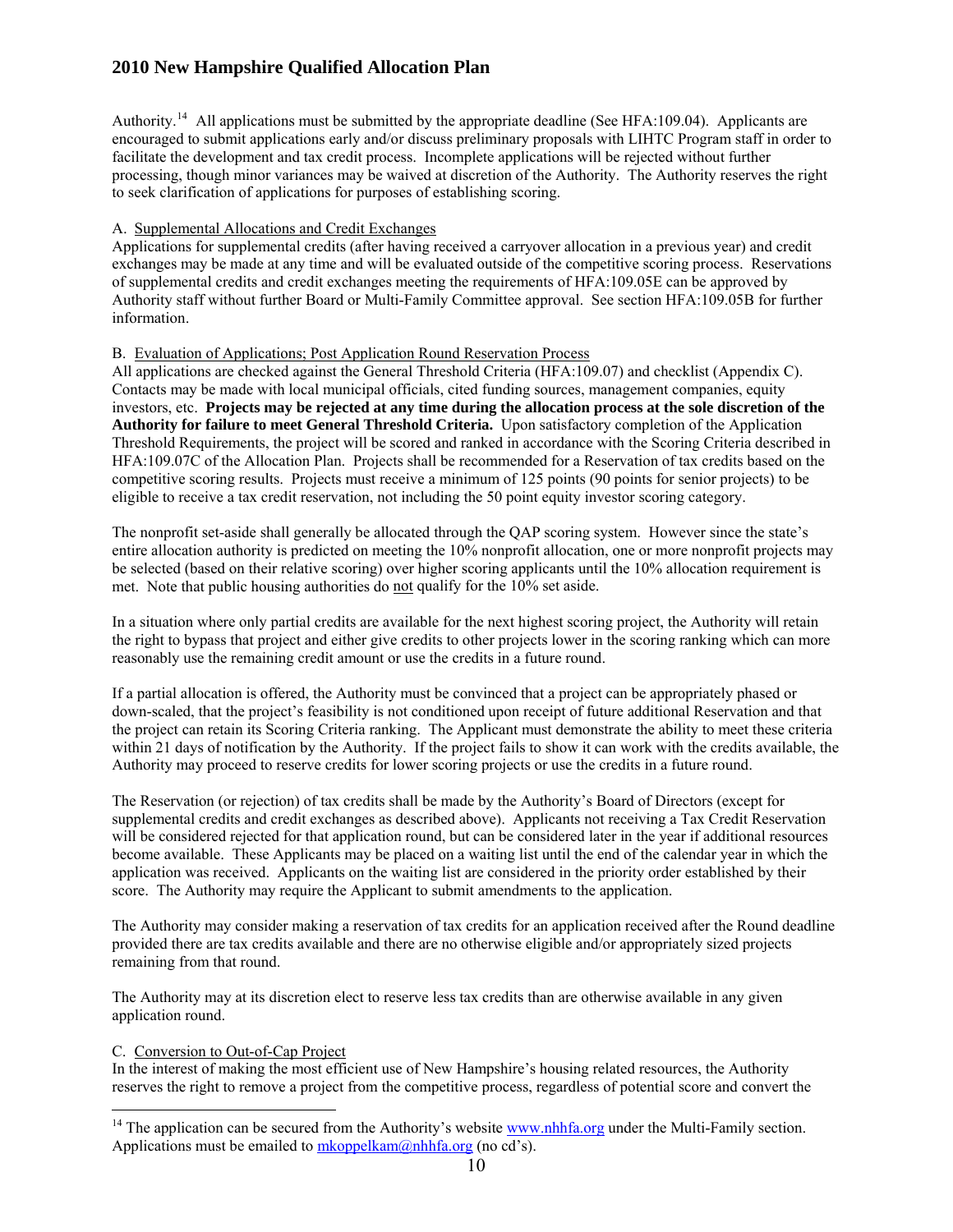project to an "out-of-cap" bond financed project. This would be premised on project feasibility under a tax exempt bond financed scenario (construction and/or permanent), as determined by the Authority. However, once removed from the application round, the Authority cannot guarantee successful bond financing for the project.

#### D. Tiebreakers

In the case of a scoring tie between two or more projects where only a subset can be awarded a credit reservation, the tiebreakers shall be:

- 1. If a family project is tied with a senior project, the family project is favored.
- 2. The project with the highest percentage of tax credit eligible units, compared to total units.
- 3. If a new construction project is tied with a rehab project, the new construction project is favored. A combination project is considered new construction.
- 4. If still tied, the most efficient use of tax credits (i.e. lowest amount of tax credits per rent restricted unit).

#### E. Determination of Credit Amount

The Authority performs a comprehensive financial analysis of the proposed project at three separate stages: the Reservation Phase, Application for Carryover Allocation and Application for Final Allocation. As per federal law, the project will receive no more than the tax credit amount required for the project's feasibility, assuming the project qualifies for at least that much credit.

To determine the tax credit dollar amount, the project application will be analyzed using the Authority's underwriting criteria (see HFA:109.05O). The development and operating budgets will be reviewed for reasonableness and line items may be adjusted up or down by the Authority based on this review. Projects will be commercial properties. A higher debt coverage ratio may be used in cases of small or special use projects where there is a higher than normal risk. underwritten based on an equity investment rate that corresponds to prevailing syndication market rates. Projects will generally be underwritten assuming the maximum debt based on a debt coverage ratio (annual net operating income before debt service, divided by annual debt service) of no greater than 1.2, with prevailing loan terms for

#### F. Irrevocable Election

After a Reservation is made the Sponsor may irrevocably elect to lock in the applicable percentage, using the Authority's Binding Agreement and Irrevocable Election document to be executed in the month in which the applicable percentage is elected.<sup>15</sup> Requests for an irrevocable election must be made at least 14 days prior to this deadline. This option is available to the Sponsor up until the date the Carryover Allocation Agreement is signed. After that time the rate is set at the date the project is placed in service. For tax exempt bond financed projects using "out-of-cap" tax credits, the Irrevocable Election must be made in the month the bonds are issued; otherwise the project must wait until the placed in service date.

#### **HFA :109.07 SELECTION PROCESS AND CRITERIA**

#### A. Overview

 $\overline{a}$ 

In order to meet the state of New Hampshire's housing needs and priorities as well as make the most efficient use of the tax credits available to the state, this project selection system was created to encourage projects that address specific objectives. These objectives are largely based on conclusions contained in the 2006-2010 Consolidated Plan for the State of New Hampshire.

Applications for Reservation meeting the general program requirements, Application Threshold Requirements listed in A ppendix C and which score competitively will be recommended to the Authority's Board of Directors for a reservation of credits. Applications should be complete and the required supporting documentation included. Inconsistencies in the application or missing supporting documentation may reduce the project's score or cause it to be rejected. The Authority is not required to notify the applicant of inconsistencies or missing information.

<sup>&</sup>lt;sup>15</sup> The 2008 HERA law fixes the "9%" tax credit note (the "applicable percentage") at exactly 9% through 2013.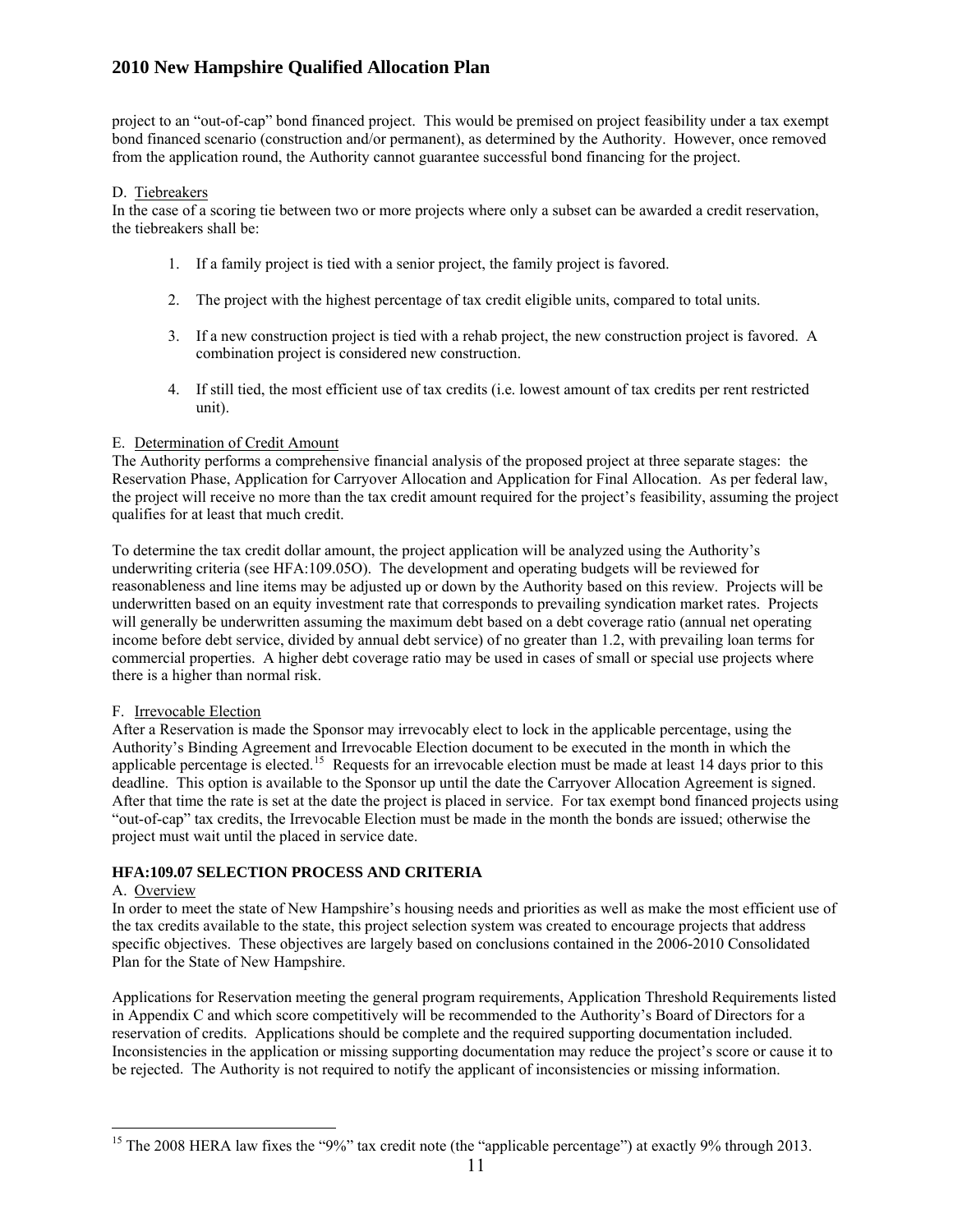### B. General Threshold Criteria

Projects may be rejected at any time during the allocation process (from application up to completion and issuance of the IRS Form 8609) at the sole discretion of the Authority for failure to meet the General Criteria listed below:

- The project location is considered infeasible or inappropriate. For example, proposed sites in the 100 year floodplain, with severe topographical impediments that would make development abnormally expensive or risky (either from a construction/engineering perspective or from a property management perspective), or a location that is not appropriate for senior or family residential use.
- Project or housing characteristics (e.g. style density, undue concentration of income targeting or large family units) are inappropriate for the neighborhood, do not appear to satisfy market need.
- Potential market demand is undocumented or inadequately proven, or would, in the opinion of the Authority, negatively affect an existing publicly assisted affordable rental housing property.
- The proposed investor equity yield (i.e. cents on the LIHTC dollar) is significantly below market rates.
- The project's developer or any party affiliated with the development team does not have the experience or ability to successfully complete the project or has failed to meet the objectives of the program on past proposals.
- agency contact or as documented in IRS records (see HFA:109.05T). • The project's management agent or general partner has a history of chronic noncompliance in LIHTC or other Authority program, has failed to meet the requirements of the LURA for previous projects or has any significant negative tax credit history with other state tax credit allocating agencies as determined by inter-
- The project's developer, management agent or anyone affiliated with the general partner is or has been noncompliant or otherwise in default with this or any other Authority program as determined by the Authority.
- The developer or general partner(s) has another tax credit project that has not started construction within six months from the date of the LIHTC carryover allocation.
- Development costs in total or in part, including but not limited to developer fees, intermediary costs and syndication expenses are judged to be unreasonable.
- sources. The Authority concludes that the project will not be able to satisfy the criteria of the Progress Phase Requirements (listed in Appendix D) in a timely manner. For example, serious issues need resolution, such as planning, zoning, permits or land use requirements, environmental issues, the ability of the Sponsor to apply for or obtain grant or debt financing, problems with statutory requirements, etc. • The project is determined to be financially infeasible due to high costs and/or lack of adequate financing

Note that representation made about the project relating to factors that are used in the selection and scoring criteria (including "Green Development" items) may not be changed without the approval of the Authority and will be enforced by security documents. Tax credit reservations may be rescinded if the project changes in a way that reduces the initial score at the sole discretion of the Authority (see HFA:109.08A Progress Phase).

A change in the project ownership or the management agent from that represented in the application may subject the project to re-evaluation in accordance with the Allocation Plan. Under no circumstances will changes to the project ownership or management agent be allowed without the express written permission of the Auth ority.

#### C. Scoring Criteria

Each project will be scored using the criteria listed below. Provide documentation where applicable. Any supportive documentation is subject to verification and the Authority may require additional information as a condition of awarding points. The Authority may reject any documentation deemed to be insufficient, unsupported or inadequate for the particular scoring criteria.

#### 1. **Project Impact**

Applicant can score points in only one section in this category:

a. New construction and/or substantial rehabilitation with construction 20 points contingency but not including the cost of land) – non preservation projects costs equal to or exceeding 50% of total development cost (including only.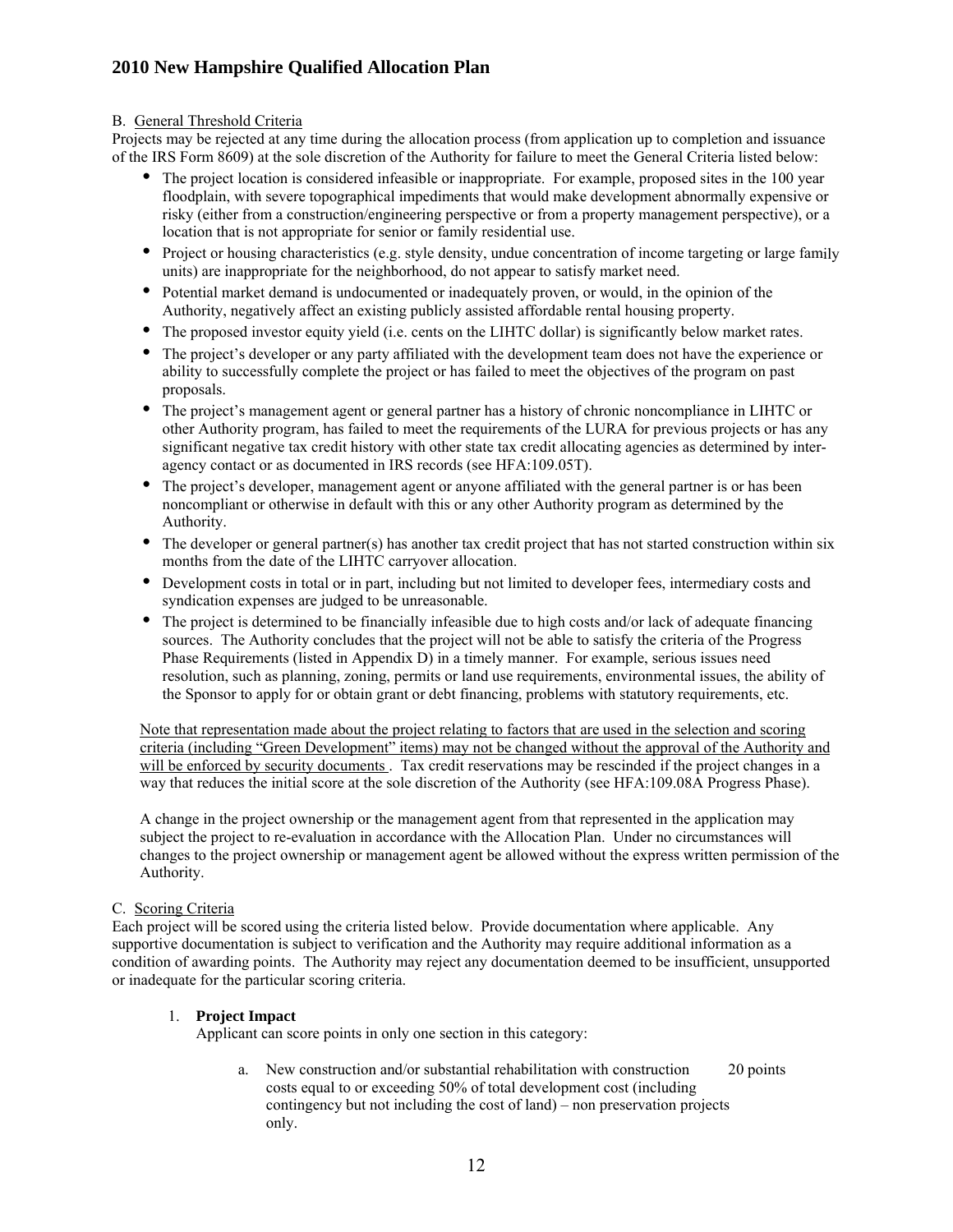|    | b.                                                                                                                                                                                                                                                                                                                                                                                                                                                                                                    | Other projects.                                                                                                                                                                                                                                                                                                                                                                                                                                                                                                                                                                                                                                                                                          | $0$ points |
|----|-------------------------------------------------------------------------------------------------------------------------------------------------------------------------------------------------------------------------------------------------------------------------------------------------------------------------------------------------------------------------------------------------------------------------------------------------------------------------------------------------------|----------------------------------------------------------------------------------------------------------------------------------------------------------------------------------------------------------------------------------------------------------------------------------------------------------------------------------------------------------------------------------------------------------------------------------------------------------------------------------------------------------------------------------------------------------------------------------------------------------------------------------------------------------------------------------------------------------|------------|
| 2. | <b>Family Units</b><br>An applicant can score points in any section in this category: a and/or b. Projects cannot have "senior"<br>or other age restricted designation.                                                                                                                                                                                                                                                                                                                               |                                                                                                                                                                                                                                                                                                                                                                                                                                                                                                                                                                                                                                                                                                          |            |
|    | a.                                                                                                                                                                                                                                                                                                                                                                                                                                                                                                    | Project without senior or over 55 designation.                                                                                                                                                                                                                                                                                                                                                                                                                                                                                                                                                                                                                                                           | 20 points  |
|    | b.                                                                                                                                                                                                                                                                                                                                                                                                                                                                                                    | Family projects with greater than or equal to 25% of the units having<br>2 or more bedrooms.                                                                                                                                                                                                                                                                                                                                                                                                                                                                                                                                                                                                             | 15 points  |
| 3. | Project size<br>a.                                                                                                                                                                                                                                                                                                                                                                                                                                                                                    | Projects with 32 or fewer units                                                                                                                                                                                                                                                                                                                                                                                                                                                                                                                                                                                                                                                                          | 5 points   |
|    | $\mathbf{b}$ .                                                                                                                                                                                                                                                                                                                                                                                                                                                                                        | Other projects                                                                                                                                                                                                                                                                                                                                                                                                                                                                                                                                                                                                                                                                                           | 0 points   |
|    | 4. Income Targeting<br>$\left(\leq 50\% \text{ MAI}\right)$ .                                                                                                                                                                                                                                                                                                                                                                                                                                         | Greater than or equal to 20% of the total number of units reserved for very low income                                                                                                                                                                                                                                                                                                                                                                                                                                                                                                                                                                                                                   | 5 points   |
| 5. | <b>Service Enriched Housing</b><br>Applicants can secure funding in only one section in this category. To receive points, services must be<br>actively linked to the project, (not simply provided to the community at-large) and the applicant must<br>submit Appendix L and related documentation. Projects receiving scores in this section must continue<br>to provide the services for the period specified, which will be enforced through the LURA. Projects<br>can score in only one section. |                                                                                                                                                                                                                                                                                                                                                                                                                                                                                                                                                                                                                                                                                                          |            |
|    | <b>Family Projects</b><br>a.                                                                                                                                                                                                                                                                                                                                                                                                                                                                          | Service Coordination - Service Coordination provided on-site to tenants<br>on a regular basis OR free internet access available to residents in the building to enable<br>them to locate and apply for services, education and employment opportunities during<br>daytime and evening hours and a commitment of financial support for at least three years.<br>Service Coordination must include, at a minimum: service needs<br>assessments of all tenants on move in and annually thereafter, linking<br>tenants to the services/resources they need to attain economic self-sufficiency and<br>housing and community building to assist the residents in meeting their<br>social and emotional needs. | 3 points   |
|    | b.                                                                                                                                                                                                                                                                                                                                                                                                                                                                                                    | Service Coordination Plus – Service Coordination and at least one<br>additional service designed to help residents attain economic self-<br>sufficiency (i.e. computer training, job coaching) regularly provided<br>on-site and a commitment of on-going financial support for at least three<br>years. A minimum of 20% of the tenants selected for occupancy must<br>be families who are identified as needing the service being provided.                                                                                                                                                                                                                                                            | 5 points   |
|    | $c_{\cdot}$                                                                                                                                                                                                                                                                                                                                                                                                                                                                                           | Permanent Supportive Housing $I - A$ minimum of 20% of the tenants<br>selected for occupancy must be families who are identified as needing the<br>services to maintain permanent housing. The services provided must<br>include at a minimum: case management and counseling/coaching, job<br>search assistance and support, financial management training and<br>children/youth programs. Operational and financial support must be<br>provided by the owner.                                                                                                                                                                                                                                          | 7 points   |

selected for occupancy must be families who are identified as needing the services to maintain permanent housing. The services provided must d. Permanent Supportive Housing  $2 - A$  minimum of 50% of the tenants include at a minimum: case management and counseling/coaching, job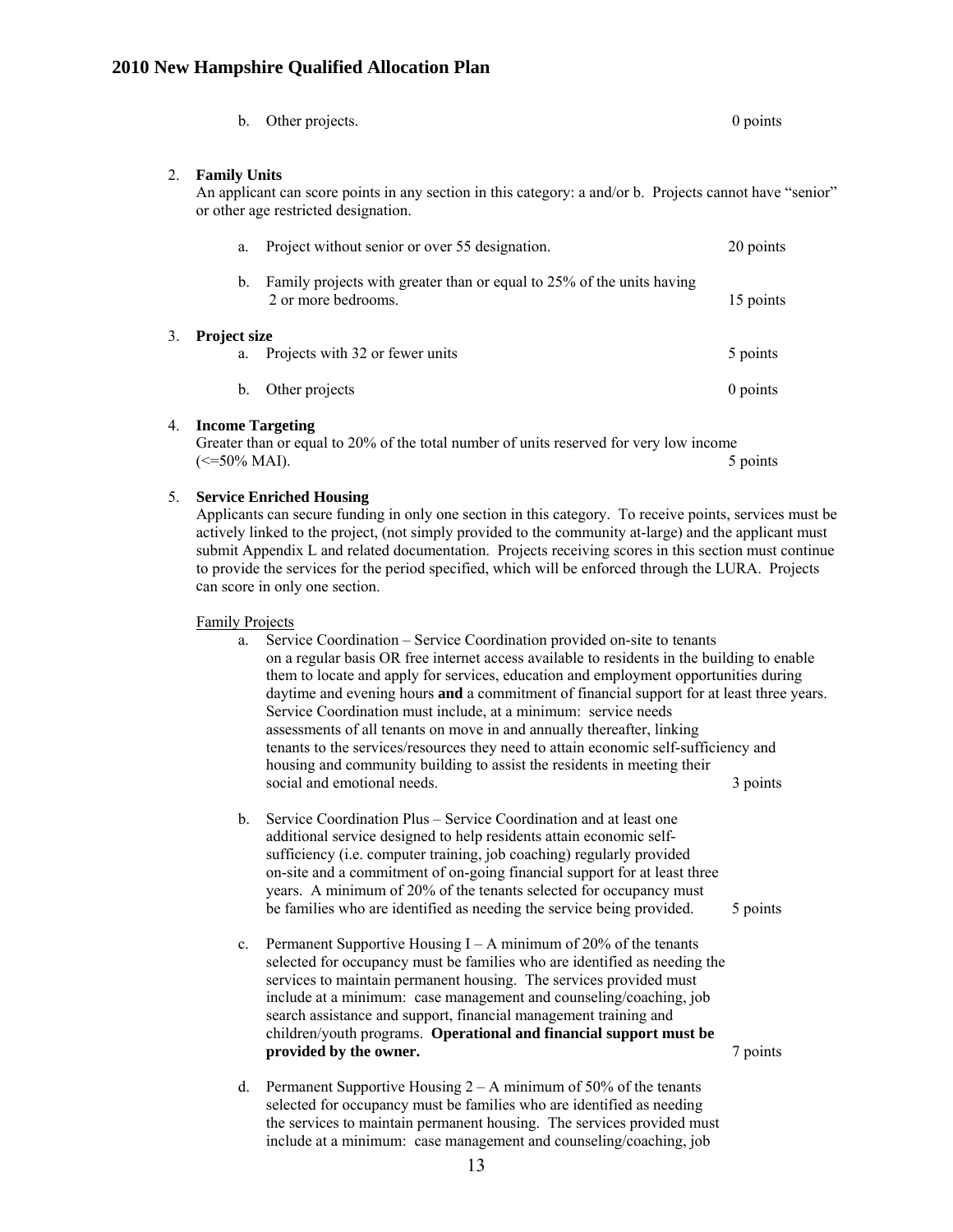children/youth programs. Operational and financial support must be 10 points e. Supportive Housing Serving Homeless – A minimum of at least one permanent supportive housing and can include the single room occupancy (SRO) model. Any project scoring in this section must have 20 points Senior Projects search assistance and support, financial management training and provided by the owner. member of each household must be homeless or at imminent risk of homelessness immediately prior to tenancy and be identified as needing services to maintain housing. Types of projects eligible for points in this category include, but are not limited to transitional housing and a design and service package that comprehensively addressed the needs of homeless or at risk clientele. a. assessments of all tenants on move-in and annually thereafter, linking 5 points b. Service Coordination Plus - Service Coordination as defined in a. above and at least one additional service (i.e. meals, transportation) regularly provided on-site. A minimum commitment of financial support for at least three years is required. 10 points c. Congregate Care – Substantial level and range of services are integrated into the housing to support tenant needs. Services must include at a minimum, service coordination (see a. above), one congregate meal a day and wee kly homemaking. A minimum of 20% of the tenants selected for occu pancy must be elderly who are identified as needing the services being provided. Operational and financial support must be provided by the Owner. d. Congregate Care Plus – Congregate care as described in c. above **and** a personal care service package that provides for tenants' intermittent care needs 24-hours a day. The bundled personal care services are encouraged to increase affordability. A minimum of 20% of the tenants selected for occupancy must be elderly who are i dentified as needing the services being provided. **Operational and financial support must be provided by the owner.** 20 points 6. **Public Hous ing Waiting List** Projects that can demonstrably provide housing to persons on waiting lists for public housing will be eligible for points in this category. To meet this requirement the local public housing Authority must be a general or co-general partner. 3 points 7. **Location** Service Coordination – Service Coordination provided on-site to tenants on a regular basis with toll-free telephone availability between on-site visits. Service Coordination must include at a minimum: service needs tenants to the services/resources they need to remain in independent housing and community building to assist the residents in meeting their social and emotional needs. A commitment of financial support for at least three years is required. A minimum of 20% of the tenants selected for occupancy must be elderly who are identified as needing the services being provided. 15 points Senior Projects 1. Senior project in a city or town that has a previously completed or approved family affordable rental project. $16$  0 points 0 points

recorded long term use restriction with public financing sources and no "senior" or "over age 55" designation. Burden is on applicant to provide documentation. <sup>16</sup> Project must have at least 20% of the units affordable to low or very low income households and subject to a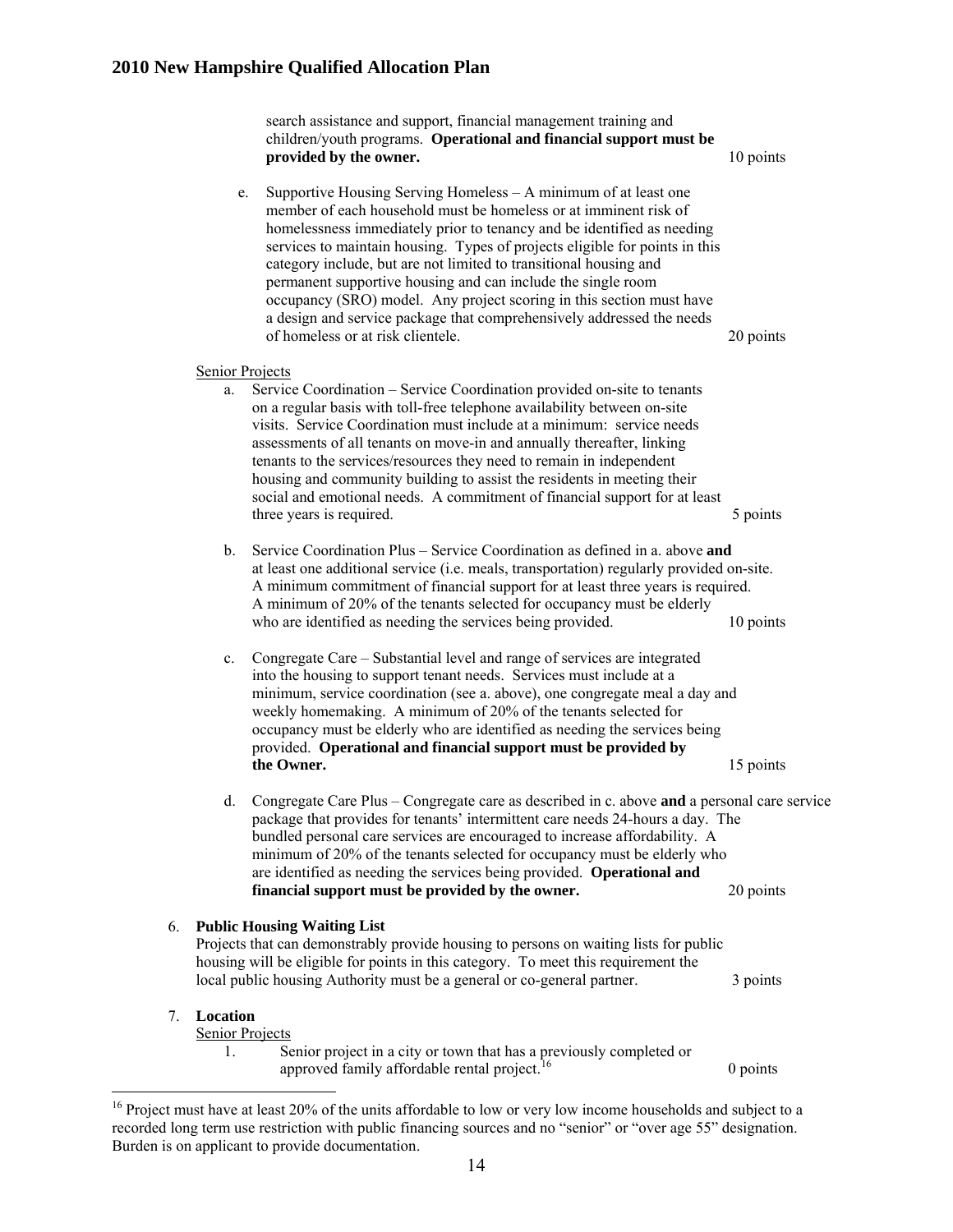|    | 2.                                                                                                                                                                                                                                                                                                                                                                                                                                                                                                                                                                                  | or<br>All other senior projects anywhere in the state.                                                                                                                                                                                                                                                                                                                | -10 points                      |
|----|-------------------------------------------------------------------------------------------------------------------------------------------------------------------------------------------------------------------------------------------------------------------------------------------------------------------------------------------------------------------------------------------------------------------------------------------------------------------------------------------------------------------------------------------------------------------------------------|-----------------------------------------------------------------------------------------------------------------------------------------------------------------------------------------------------------------------------------------------------------------------------------------------------------------------------------------------------------------------|---------------------------------|
| 8. |                                                                                                                                                                                                                                                                                                                                                                                                                                                                                                                                                                                     | <b>Neighborhood or Community Improvement</b>                                                                                                                                                                                                                                                                                                                          |                                 |
|    | Application can secure up to 20 points in this category (a, b and c, and/or d).<br>Points may be awarded for projects which are located in formally<br>a.<br>designated community revitalization areas, such as HUD Enterprise<br>Zones, Main Street Programs, historic districts, designated blighted areas<br>or otherwise targeted areas. The minimum size improvement zones for<br>this scoring category is generally a one block area. The formal designation<br>must come from an official act by a government agency, such as a City<br>Council or Town Board. <sup>17</sup> |                                                                                                                                                                                                                                                                                                                                                                       | 10 points                       |
|    | b.                                                                                                                                                                                                                                                                                                                                                                                                                                                                                                                                                                                  | Points will be awarded for projects approved for points in part a. which<br>are also in QCT's.                                                                                                                                                                                                                                                                        | 3 points                        |
|    | c.                                                                                                                                                                                                                                                                                                                                                                                                                                                                                                                                                                                  | Points will be awarded for projects approved for points in part a. which<br>preserve and renovate existing housing.                                                                                                                                                                                                                                                   | 2 points                        |
|    | d.                                                                                                                                                                                                                                                                                                                                                                                                                                                                                                                                                                                  | Project involves an Historic Building, meaning that the building is<br>on or eligible for the State or National Register of Historic Places, or officially<br>designated as a local historic property by Town, State and/or federal agencies,<br>with rehabilitation to be completed so as to be eligible for and use federal historic<br>rehabilitation tax credits. | 5 points                        |
| 9. |                                                                                                                                                                                                                                                                                                                                                                                                                                                                                                                                                                                     | <b>Advanced Projects</b><br>Additional points may be awarded at the discretion of the Authority for advanced<br>progress of the development as per the following schedule:                                                                                                                                                                                            |                                 |
|    |                                                                                                                                                                                                                                                                                                                                                                                                                                                                                                                                                                                     | Site Control or<br>Partial Ownership or<br>Site Ownership                                                                                                                                                                                                                                                                                                             | 1 point<br>2 points<br>3 points |
|    |                                                                                                                                                                                                                                                                                                                                                                                                                                                                                                                                                                                     | Phase 1 Environmental Completed                                                                                                                                                                                                                                                                                                                                       | 2 points                        |
|    |                                                                                                                                                                                                                                                                                                                                                                                                                                                                                                                                                                                     | Grant/Soft Loan Commitment <sup>18</sup> (significant dollar amount)                                                                                                                                                                                                                                                                                                  | 3 points                        |
|    |                                                                                                                                                                                                                                                                                                                                                                                                                                                                                                                                                                                     | Preliminary Plans or<br>Comprehensive Plans and Specs                                                                                                                                                                                                                                                                                                                 | 1 point<br>3 points             |
|    |                                                                                                                                                                                                                                                                                                                                                                                                                                                                                                                                                                                     | Appropriate Zoning with No Variances or Special Exceptions Needed                                                                                                                                                                                                                                                                                                     | 3 points                        |
|    |                                                                                                                                                                                                                                                                                                                                                                                                                                                                                                                                                                                     | Prior Phase of Project Approved for LIHTC and Underway <sup>19</sup>                                                                                                                                                                                                                                                                                                  | 10 points                       |
|    |                                                                                                                                                                                                                                                                                                                                                                                                                                                                                                                                                                                     | All necessary local planning and zoning permits in hand including site plan<br>approval as evidenced by a permit status letter (not an "Opinion Letter") from<br>the sponsor's attorney, project engineer or town planning official.                                                                                                                                  | 10 points                       |

 $17$  Federal new market tax credit designations are eligible. A zoning change (e.g. workforce housing zone) does not qualify for scoring in this section.

<sup>&</sup>lt;sup>18</sup> This category can include commitments of Authority funds. An RD "selection for further processing" shall constitute a "commitment" in this category.

<sup>&</sup>lt;sup>19</sup> Assumes Authority knows of multiple phasing during first phase.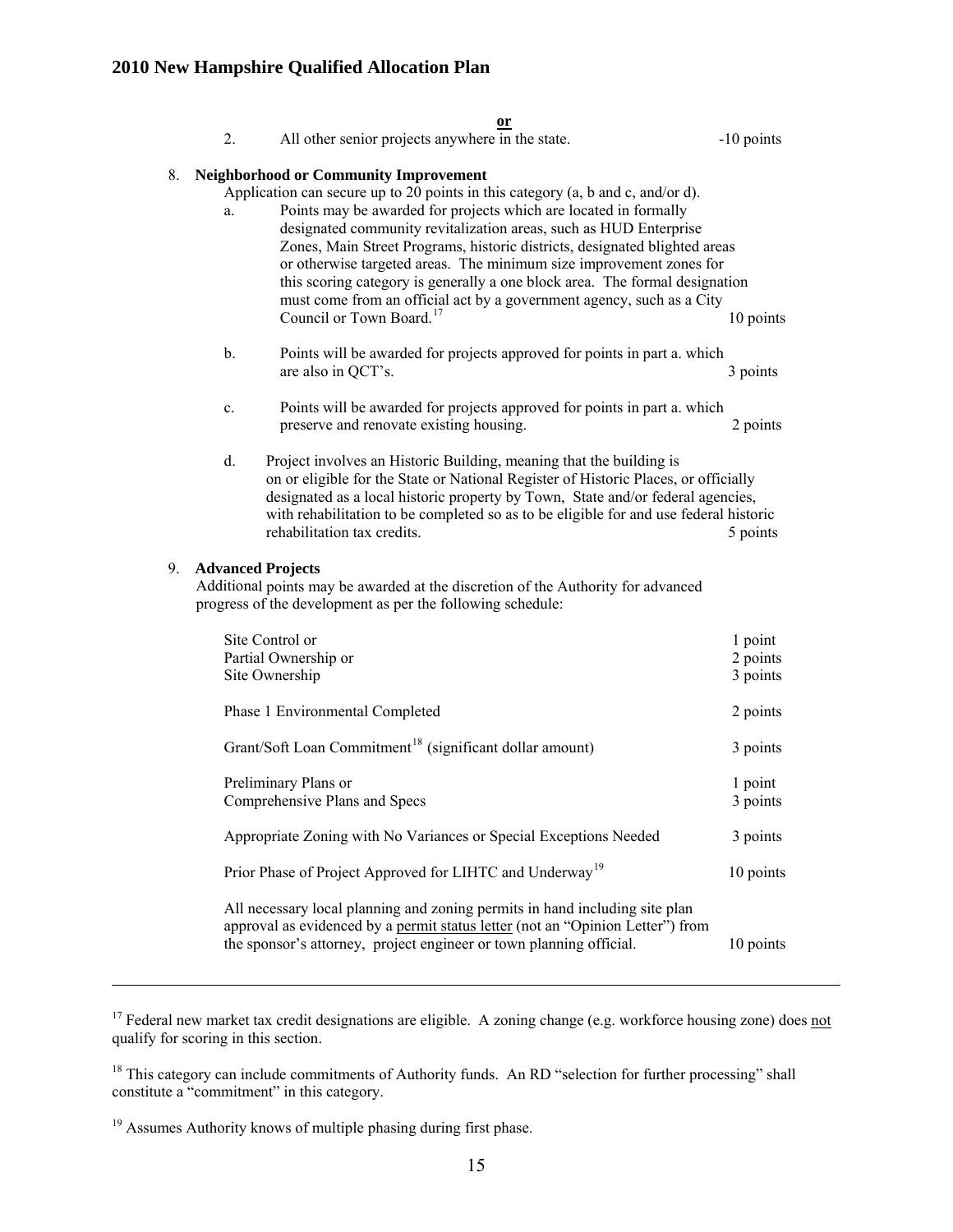|                                                                                   |                                                                                                                                               |                            | Maximum for Category                                                                                                                                                                                                                                                                                                                                                                                | 34 points |
|-----------------------------------------------------------------------------------|-----------------------------------------------------------------------------------------------------------------------------------------------|----------------------------|-----------------------------------------------------------------------------------------------------------------------------------------------------------------------------------------------------------------------------------------------------------------------------------------------------------------------------------------------------------------------------------------------------|-----------|
|                                                                                   |                                                                                                                                               |                            | 10. Equity Investor (only applicable if Section 1602 or other tax credit exchange funds are available)<br>Equity – A credible, detailed and project specific letter of interest from at                                                                                                                                                                                                             |           |
|                                                                                   | least one experienced tax credit syndicator or equity investment firm submitted<br>with application.                                          |                            | 50 points                                                                                                                                                                                                                                                                                                                                                                                           |           |
|                                                                                   |                                                                                                                                               | for Detail). <sup>20</sup> | 11. Conceptual Application Submission<br>Submission of satisfactory conceptual application to Authority 90 days prior to<br>the LIHTC application deadline (see HFA:109.05H - Conceptual Level Submittal                                                                                                                                                                                            | 10 points |
|                                                                                   | 12. Project Grants and Assistance<br>An applicant can score points in any or all of the three sections in this category: a and/or b and/or c. |                            |                                                                                                                                                                                                                                                                                                                                                                                                     |           |
|                                                                                   | a.                                                                                                                                            |                            | Projects which have a new rental assistance subsidy for at least 67% of the units,<br>for at least 15 years. Authority project based Section 8 units are not eligible.<br><u>or</u>                                                                                                                                                                                                                 | 15 points |
|                                                                                   |                                                                                                                                               |                            | Projects which have a significant rental assistance subsidy for 25% of the units<br>for a minimum of 5 years. Authority or local PHA project based or special<br>voucher program Section 8 units are eligible.                                                                                                                                                                                      | 10 points |
|                                                                                   | $\mathbf{b}$ .                                                                                                                                |                            | Projects which have a contribution of a significant amount of CDBG,<br>Neighborhood Housing Services, Rural Development or other subsidized loans<br>or grants, including the Federal Home Loan Bank Affordable Housing Program<br>(AHP), at a rate below the Applicable Federal Rate (AFR) and/or are<br>non-amortizing. Authority administered funds are not eligible for this point<br>category. | 5 points  |
|                                                                                   | $\mathbf{c}$ .                                                                                                                                |                            | Projects with an RD loan guarantee.                                                                                                                                                                                                                                                                                                                                                                 | 3 points  |
| 13. Green Development Component<br>Total points in this section cannot exceed 25. |                                                                                                                                               |                            |                                                                                                                                                                                                                                                                                                                                                                                                     |           |
|                                                                                   |                                                                                                                                               |                            | <b>Environmental</b>                                                                                                                                                                                                                                                                                                                                                                                |           |
|                                                                                   |                                                                                                                                               | a.                         | Projects in existing downtown or substantially developed neighborhood,<br>infill site and/or adaptive reuse project. The latter two need not be urban;<br>however, the property must be served by an existing public/community water<br>and/or sewer system.                                                                                                                                        | 15 points |
|                                                                                   |                                                                                                                                               | b.                         | Compact development which leaves at least 50% of site undisturbed and with<br>no additional development planned.                                                                                                                                                                                                                                                                                    | 10 points |
|                                                                                   |                                                                                                                                               | c.                         | Significant amount of land deeded or other community amenity granted<br>by easement or deed for conservation and/or recreation. <sup>21</sup>                                                                                                                                                                                                                                                       | 3 points  |
|                                                                                   |                                                                                                                                               | d.                         | Site inspected for rare or officially listed threatened or endangered species<br>of plants and animals, with either none found, or significant and meaningful<br>on-site habitat preserved. <sup>22</sup>                                                                                                                                                                                           | 3 points  |

 $20$  Submission of a complete Round 1 or previous year application for essentially the same project will suffice as a conceptual plan submission.

 $21$  Land or amenity can be part of the same planned unit development.

 $22$  Review of the state's endangered species database does **not** constitute a site inspection.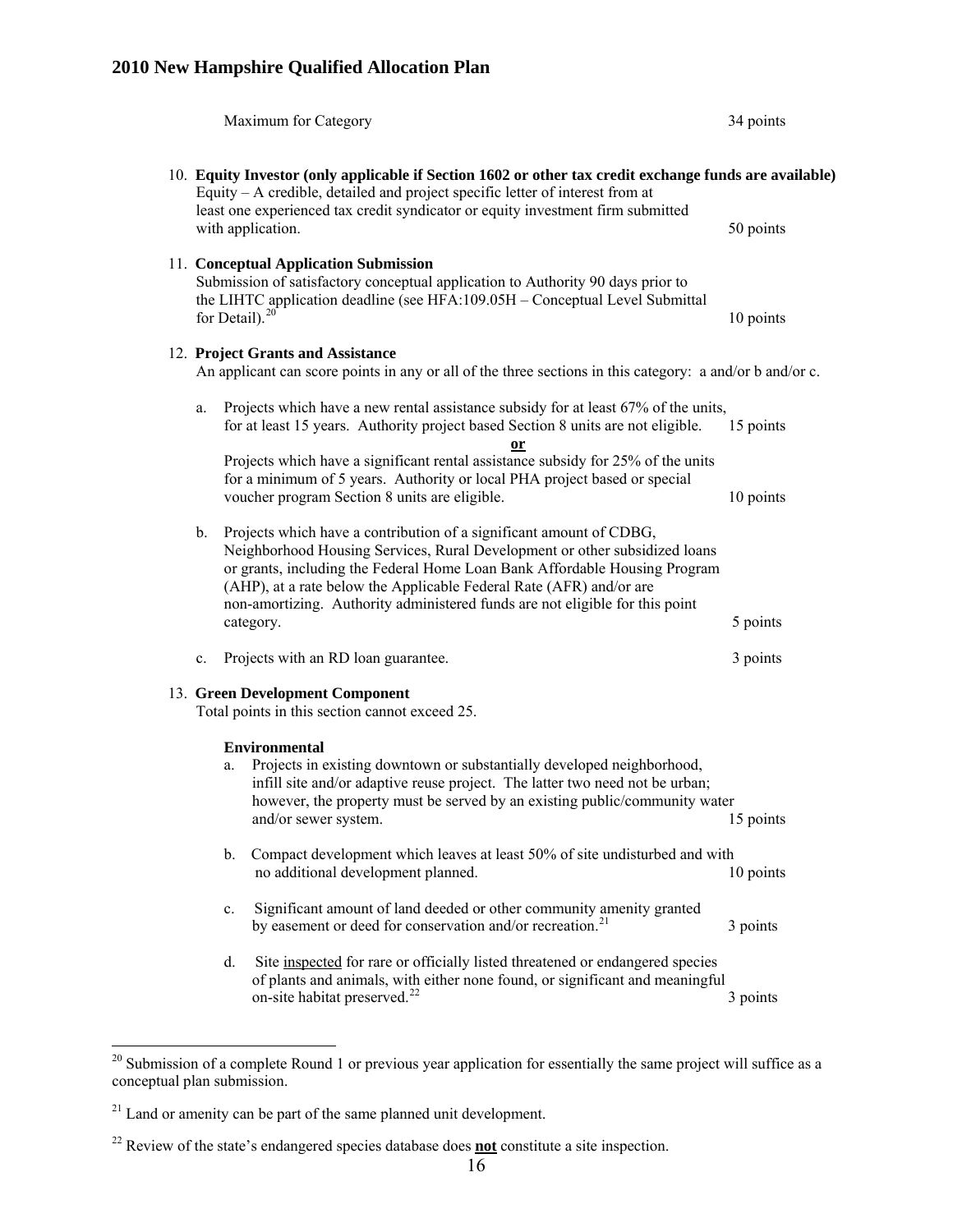| <b>Energy Related</b><br>Windows with U value <26<br>e.<br>Boilers exceed 92% efficiency<br>f.<br>g. Boilers with renewable fuels (e.g. wood)<br>Use of SIP panels, or spray insulation on all exterior walls <sup>23</sup><br>h.                                                                                                                                                                                                                                                                                                                                                                                                                                                                                                                                                                                                                         | 2 points<br>2 points<br>2 points<br>4 points |
|-----------------------------------------------------------------------------------------------------------------------------------------------------------------------------------------------------------------------------------------------------------------------------------------------------------------------------------------------------------------------------------------------------------------------------------------------------------------------------------------------------------------------------------------------------------------------------------------------------------------------------------------------------------------------------------------------------------------------------------------------------------------------------------------------------------------------------------------------------------|----------------------------------------------|
| <b>Water Conservation</b><br>Use of native, drought resistance landscape plants<br>i.<br>j.<br>Green roofing (all or partial)                                                                                                                                                                                                                                                                                                                                                                                                                                                                                                                                                                                                                                                                                                                             | 2 points<br>2 points                         |
| <b>Air Quality</b><br>No carpets<br>k.<br>Smoking prohibited in all project units and interior spaces<br>1.                                                                                                                                                                                                                                                                                                                                                                                                                                                                                                                                                                                                                                                                                                                                               | 2 points<br>2 points                         |
| 14. Tenant Ownership<br>Project proposal has a specific and credible plan (including funds for organization of<br>the tenants and professional representation) to establish tenant ownership of the<br>project (or all of the individual units) after the initial 15 year compliance period.                                                                                                                                                                                                                                                                                                                                                                                                                                                                                                                                                              | 2 points                                     |
| 15. Participation of Local Tax-Exempt Organizations<br>(Applicant can score in a or b but not both)<br>New Hampshire non-profit corporation (or a wholly owned subsidiary)<br>a.<br>or a local housing Authority is project sponsor and sole general partner.<br>Non-profit is an official CHDO.<br>b.                                                                                                                                                                                                                                                                                                                                                                                                                                                                                                                                                    | 5 points<br>10 points                        |
| 16. Local Support<br>Project is supported by local elected public officials, local housing Authority, and<br>local community development organizations with written documentation. Scoring<br>correlates with the perceived level of local support.                                                                                                                                                                                                                                                                                                                                                                                                                                                                                                                                                                                                       | 0 to 5 points                                |
| 17. Management Experience<br>To receive points for this category, the proposed management agent must submit a<br>letter of interest and the Management Questionnaire (Appendix N of the QAP or<br>Appendix F of the application, same document). Applications are scored based on<br>specific point scoring shown on the Management Questionnaire. The scoring gives<br>preference to management agents based on experience, performance and satisfaction<br>of LIHTC training requirements.                                                                                                                                                                                                                                                                                                                                                              | $0$ to 10 points                             |
| 18. Developer Experience with the Authority<br>The developer or any individual that is part of the development team:<br>has any outstanding obligations (including compliance fees) on any Authority<br>financed or tax credit project owed to the Authority of more than 30 days in arrears;<br>is involved in or has had other tax credit or Authority financed projects which have non-<br>$\bullet$<br>compliance issues;<br>the project's developer, management agent or anyone affiliated with the general<br>$\bullet$<br>partner is or has been non-compliant or otherwise in default with this or any other<br>Authority Program (as determined by the Authority), or with another state housing<br>finance agency.<br>has been awarded credits in the past that were subsequently returned or otherwise<br>٠<br>unused (unless for good cause). |                                              |
| Such determination will be made by the Authority in its sole discretion.                                                                                                                                                                                                                                                                                                                                                                                                                                                                                                                                                                                                                                                                                                                                                                                  | Minus 1 to 20 points                         |

<sup>&</sup>lt;sup>23</sup> Insulation must be at least 4.5 inches or R value  $>$ 30, using urethane or soy based foam. Styrofoam is not acceptable.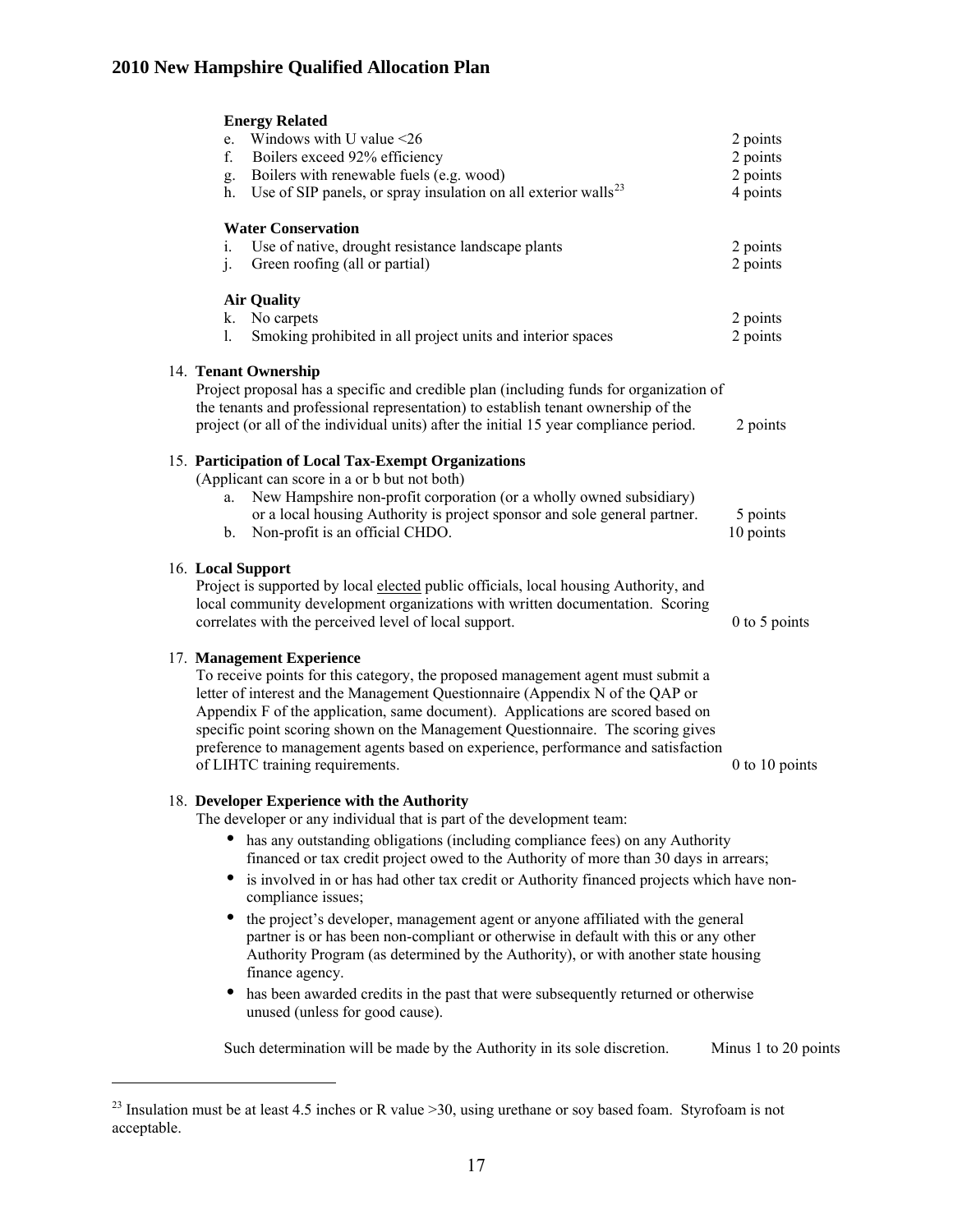#### **HFA:109.08 POST RESERVATION PROCESSING**

#### A. Progress Phase

Within **120** days of notification of a Reservation of tax credits or 30 day preceding the Allocation Phase deadline, whichever is sooner, the Applicant must complete all requirements listed in Appendix D, **Progress Phase equirements**. **R**

appraisal.<sup>24</sup> Any third-party reports required by the Authority must generally be contracted by the Authority The Authority may require additional information from third parties for this Phase, such as a market study or directly. Contractors for appraisals and market studies are chosen through a selective bid to pre-qualified contractors. The Authority will request payment from the Applicant prior to the bid being awarded. Prompt payment is required and failure to do so may jeopardize successful completion by the deadline for Progress Phase requirements.

Projects that meet the requirements of the Progress Phase will be eligible to apply for an allocation of tax credits. Progress Phase requirement extensions will be granted at the sole discretion of the Authority. Project reconfigurations which result in reductions in project scoring are not permitted without the express written permission of the Authority. The tax credit Reservation may be rescinded at the sole discretion of the Authority for not meeting the Progress Phase Requirements or if the project scoring has been reduced.

proof that the signed document has been recorded at the County Registry of Deeds and evidence that the LURA has precedence in the Land Records over any permanent financing or other liens (e.g. via title update) prior to receiving Once a project has met the Progress Phase requirements, a LURA will be prepared. The Applicant must provide a Carryover or Final Allocation.

#### **B.** Allocation Phase

The **Allocation Phase** may consist of two parts, depending on when the project is placed in service. Projects not satisfactorily complete the Carryover Allocation Requirements will be eligible to be issued a Carryover Allocation Agreement. Projects that receive a Carryover Allocation must be placed in service by the end of the second calendar placed in service by the end of the calendar year in which the tax credits were reserved must complete an Application for Carryover Allocation and the requirements listed in Appendix E, **Carryover Allocation Requirements** by October 31<sup>st</sup> for first round reservations, and December 1<sup>st</sup> for later reservations. Projects that year following the year of the Carryover Allocation.

For projects placed in service by the end of the calendar year in which the tax credits were reserved or in which a Carryover Allocation was received in a previous year, the Applicant must complete an Application for Final Allocation with the required documentation listed in Appendix F, Final Allocation Requirements within 90 days of Reservation that does not submit an Application for Carryover Allocation by the appropriate date may lose its tax cred it Reservation at the sole discretion of the Authority. the placed in service date or December 1, whichever is earlier. Projects that satisfactorily complete the Final Allocation Requirements will be eligible to be issued the IRS Form 8609. Any Applicant with a tax credit

At the time of application for allocation, the Applicant may make an election to establish the Gross Rent Floor. This election sets the minimum rents for the entire compliance period. Please see Appendix K for further explanation.

#### C. Cost Certifications

Cost Certifications are required for both the Carryover Allocation (i.e. the 10% expenditure certification) and for a standards generally accepted in the United States of America and meeting the standards of the Internal Revenue Code and Section 42 relating to a LIHTC Cost Certification. The line items used in the certification must final allocation. The cost certifications must incorporate a professional CPA audit in accordance with auditing correspond with the Authority's application spreadsheet. The certification must include sources as well as uses of funds. The 10% expenditure certification must be filed with the Authority within 60 days after the one year statutory deadline for projects receiving allocations.

#### **FA:109.09 PROJECTS FINANCED BY TAX-EXEMPT BONDS H**

Projects financed with tax-exempt bonds may apply for "out-of-cap" tax credits apart from the states' annual tax credit ceiling and application/scoring process. In order to qualify, 50% of the eligible project basis must be financed

 $\overline{a}$  $24$  See also HFA:109.05P Professional Reports: Appraisals, Phase 1, Market Study.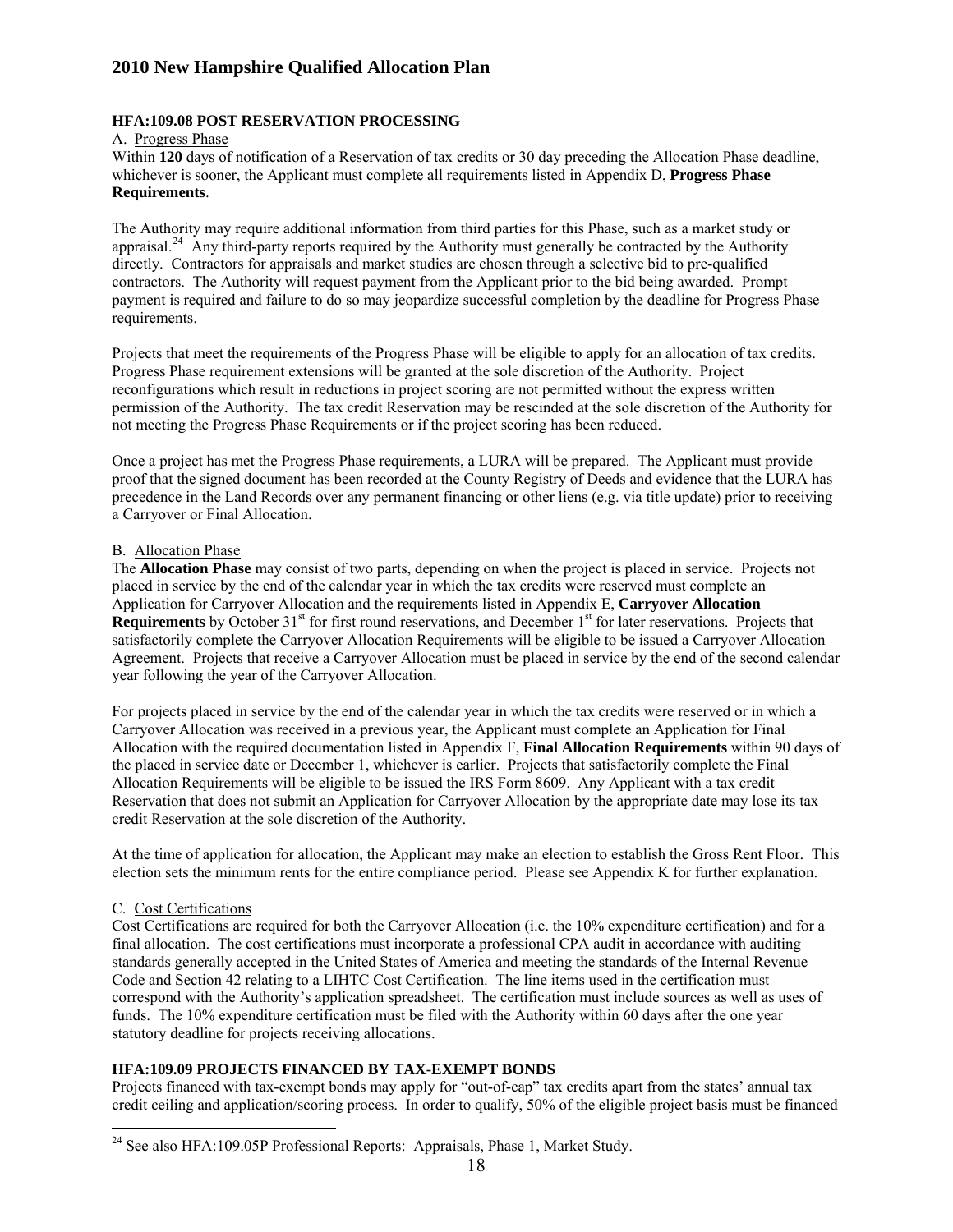with tax exempt bond proceeds. "Out-of-cap" project applicants must meet two general requirements in order to receive tax credits.

- The project must satisfy the requirements for allocation in accordance with the OAP, including the • The project must satisfy the requirements for allocation in accordance with the QAP, including the Threshold Requirements (HFA:109.07B), Construction Standards (HFA:109.05G), Cost and Fee Limits (HFA:109.05K), the Extended Use Agreement (HFA:109.05Q) and LURA (HFA:109.11).
- The issuer of the tax-exempt bonds must make a formal determination that the amount of tax credits allocated is no more than necessary to make the project feasible.

Carryover Allocations are not required for projects financed with tax-exempt bonds. The Authority issues a "Determination Letter" stating the estimated amount of tax credits that the project is eligible for just prior to the bond closing transactions, assuming all other LIHTC Program requirements have been or will be met.

unit prior to issuance of the IRS Form 8609. Tax exempt bond properties will be monitored for compliance (and pay Fees for tax exempt bond funded projects must also pay the one-time compliance monitoring fee of \$600 per LIHTC any annual compliance monitoring fees) in the same manner as all other "in-cap" LIHTC Projects (see HFA:109.16).

### **HFA:109.10 PROJECTS FINANCED BY RURAL DEVELOPMENT (RD)**

Projects financed by Rural Development (RD) formerly the Farmers Home Administration or FmHA through the FmHA 515 Program may have separate cost certification requirements imposed by the RD. Information regarding the project, including cost certifications, is shared in accordance with a signed Memorandum of Understanding between the RD and the Authority.

### **HFA:109.11 LAND USE RESTRICTION AGREEMENT (LURA)**

Prior to issuance of the Carryover Allocation or at Final Allocation, whichever is earlier, the Owner of the tax credit project must execute and record the LURA. The LURA will be prepared by the Authority. Please contact the Authority if you do not have a prepared document at least 30 days prior to the deadline for Carryover or Final Allocation.

The LURA, at a minimum, will require conditions wherein the Owner and the Project must continually comply with IRC 42 and other applicable sections of the Internal Revenue Code of 1986, as amended, and the Treasury Regulations thereunder. The LURA shall remain in effect for the 99 year compliance period (unless the ROFR procedure is used – see HFA:109.05Q Extended Use Agreement). Please consult IRC 42 or a tax specialist for more information.

the initial application for tax credits, especially provisions used as Scoring Criteria, will be included in the LURA and will be monitored on an annual basis. Owners who fail to maintain compliance with any provision of the LURA will be reported to the IRS by the Authority using the IRS Form 8823. In addition, the Authority reserves the right 42 and/or failure to adhere to the Authority's recommendation for resolution. The responsibility for complying with the requirements of the LURA, as well as, complying with all other applicable requirements rests solely with the Owner of the Project. Compliance with special election provisions represented in to replace the management company for chronic non-compliance as defined in HFA:109.16, including but not limited to an IRS 8823 filed three consecutive years for the Management Agent's direct failure to comply with IRC

#### **HFA:109.12 APPEAL PROCESS**

Applicants may appeal the Authority's decision, solely with regard to their application in any area covered by these program rules. Applicants must submit a written request for an appeal within 10 business days of notification that tax credits will not be awarded. Within another 10 business days the appellant must provide a copy of any written materials relevant to the appeal request by the Authority's Multi-Family Committee, which will make a recommendation to the full Board.

#### **HFA:109.13 WAIVER AUTHORITY**

The Authority reserves the right to waive each and any of these Program Rules (HFA:109) within the constraints of Multi-Family Committee. Upon a finding of good cause, these waivers may be granted on a case-by-case basis at Section 42 and related federal rules and regulations. Applicants or potential applicants must submit a written request for a waiver. A hearing will be scheduled within 45 days of the initial waiver request by the Authority's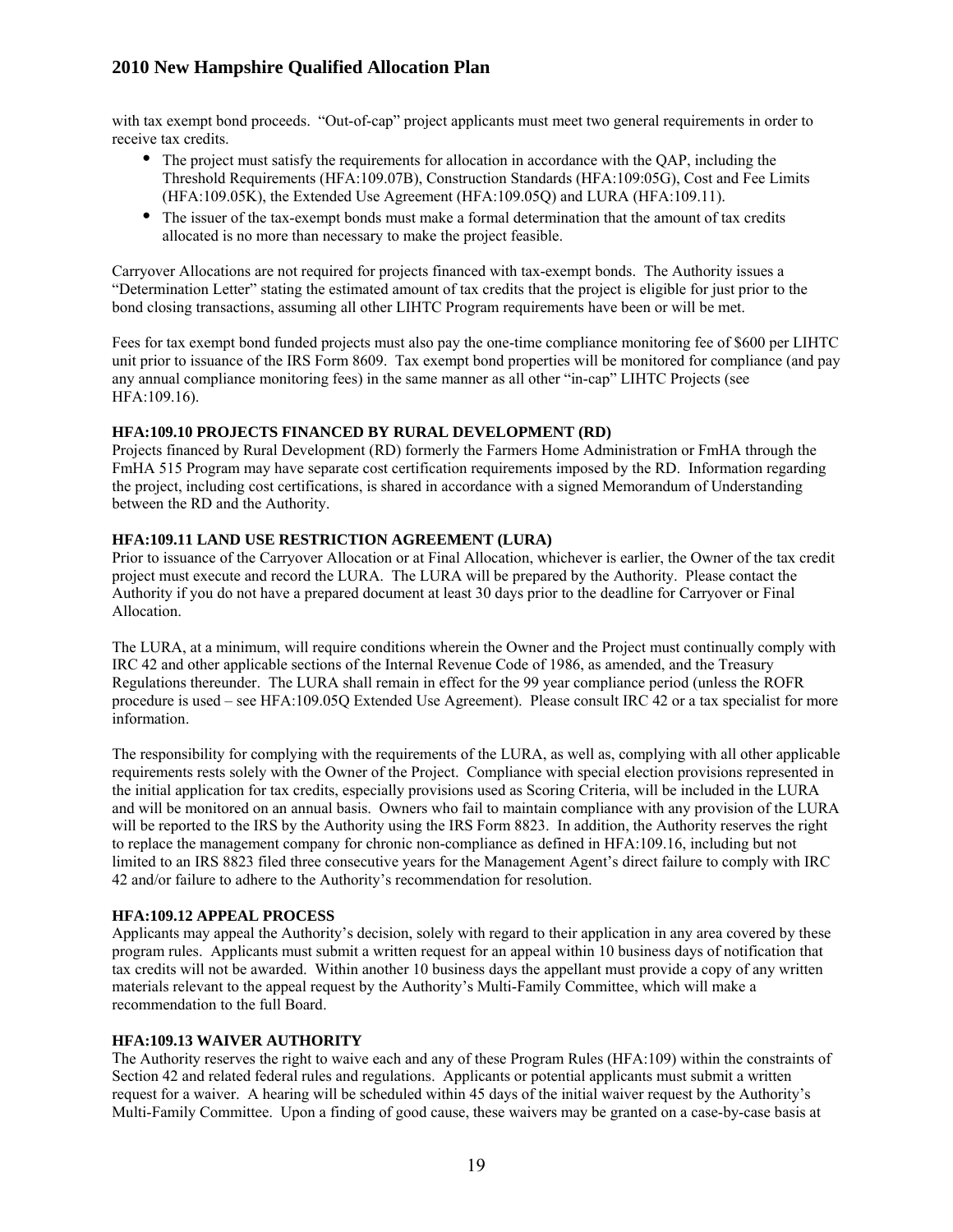the discretion of the Authority's Board of Directors. A waiver of the rules can be initiated by the Board (i.e. not by an applicant). In this case, no hearing is necessary.

### **HFA:109.14 PUBLIC RECORDS**

Applicants should be aware that any information submitted as part of an LIHTC application will likely be considered public information under the New Hampshire Public Records law as soon as a reservation decision has been made by the Authority.

### **FA:109.15 WARRANT AND LIABILITY H**

project economically feasible. This decision is made solely at the discretion of the Authority but does not **epresent or warrant to any applicant, developer, partner, investor, lender or others that the project is r** The Authority is charged with allocating no more tax credits to any given project than are required to make the **feasible or risk free.** 

The Authority's review of documents in connection with this QAP is for its own purposes. The Authority makes no representations to the applicant or anyone else as to compliance with the Internal Revenue Code, Treasury Regulations or any other laws or regulations governing the LIHTC Program.

No member, officer or employee of the Authority shall be personally liable concerning any matters arising out of or in relation to the allocation of tax credits or associated compliance monitoring.

# **HFA:109.16 AMENDMENTS TO THE QAP**

The Authority reserves the right to modify the QAP periodically as the Authority shall determine in its discretion, with the advice and consent of the Governor. The Authority may make technical clarifications (e.g. to correct typographic errors, inconsistencies, etc.) or revisions to comply with changes in federal law regarding the LIHTC Program at its sole discretion.

### **HFA: 109.17 COMPLIANCE MONITORING OVERVIEW**

The 1990 Omnibus Reconciliation Act requires tax credit allocating agencies to monitor project compliance with Low Income Housing Tax Credit (LIHTC) regulations.

The Authority may contract with a private vendor to act as its agent in monitoring the tax credit program. The Authority's compliance monitoring responsibilities begin at the time the first building is placed in service.

projects for noncompliance with the provisions of Section 42 of the Code, and to notify the Internal Revenue Service (IRS) when it becomes aware of any noncompliance. Owners must comply with the following requirements: As the allocating agency of the LIHTC Program, the Authority is required to monitor qualified low income housing

#### **A. Recordkeeping and Record Retention**

Under the recordkeeping provision of Reg.  $\S$  1, 42-5 (b), the owner must keep records for each building the project for each year in the compliance period.

Under the record retention provision,  $\S 1.42-5$  (b)(3), owners are required to keep all records for each building for a minimum of 6 years after the due date (with extensions) for filing the federal income tax return for that year. The records for the first year of the credit period must be retained for at least 6 years beyond the due date (with extensions) for filing the federal income tax return for the last year of the compliance period of the building, bringing the total retention for the first to 21 years.

retain the original health, safety, or building code violation reports or notices that were issued by the State or local government unit for the Agency's inspection. Under the inspection record retention provision, the owner of a low-income housing project must be required to

#### **B. Certification and Review Provisions**

The owner of the tax credit project must certify at least annually to the Authority that for the preceding 12 month period the project met certain requirements. The Authority will review at least 20% of low income tenant files at least once every 3 years. New projects will be reviewed within 2 years following the year the last building in the project is placed in service. The required reports, certifications, and forms can be found at the Authority website. Annual reporting must be submitted throughout the Extended Use Period of the project.